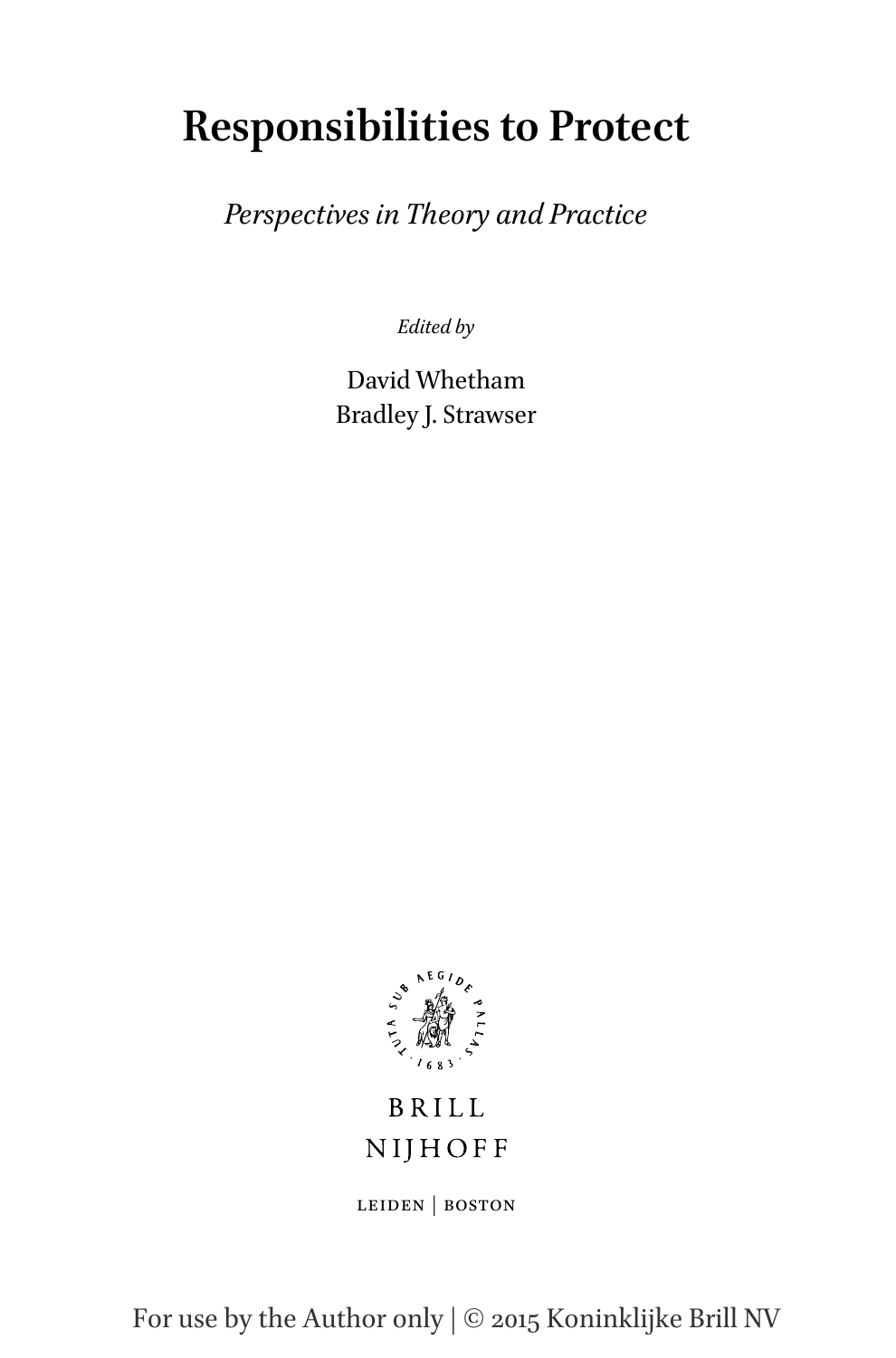### **Contents**

**Preface** ix *Brigadier General Benoit Royal* **List of Contributors** xi

- **1 The Moral Responsibility to Aid Others** 1 *David Whetham and Bradley J. Strawser*
- **2 Libya A Last Hurrah or Model for the Future?** 15 *David Fisher*
- **3 Object Lesson or Subject People: On the Receiving End of the Responsibility to Protect** 34 *Robert Wilton*
- **4 Tony Blair and Military Intervention: Protector or Provocateur?** 55 *Peter Lee*
- **5 Ten Myths about the Responsibility to Protect: A Realist Critique** 80 *Jean-Baptiste Jeangène Vilmer*
- **6 State Responsibility to Protect Deployed Servicemen: The us and uk Approaches to Operational Risk during the 2000s** 101 *Mark Clegg*
- **7 Military Medical Personnel A Unique Responsibility to Protect** 116 *Anthony Dew and Don Carrick*
- **8 The Responsibility to Dissent: Whistleblowing and Military Effectiveness** 137 *Colin T. Sullivan*
- **9 Dehumanizing the Enemy: The Intersection of Neuroethics and Military Ethics** 169 *Shannon E. French and Anthony I. Jack*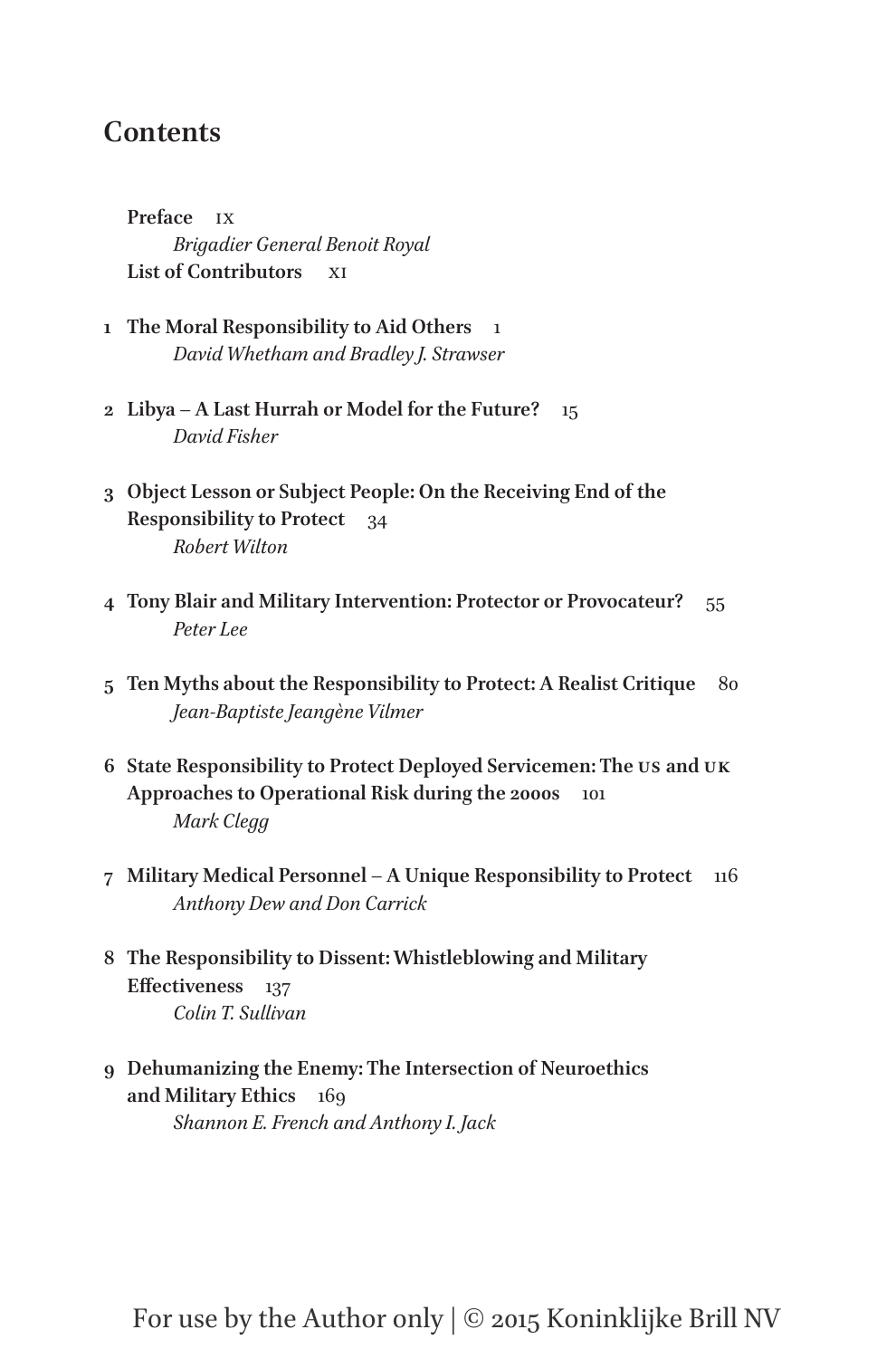**10 Our Responsibility to the Irresponsible** 196 *Sophie Paul* 

**Index** 223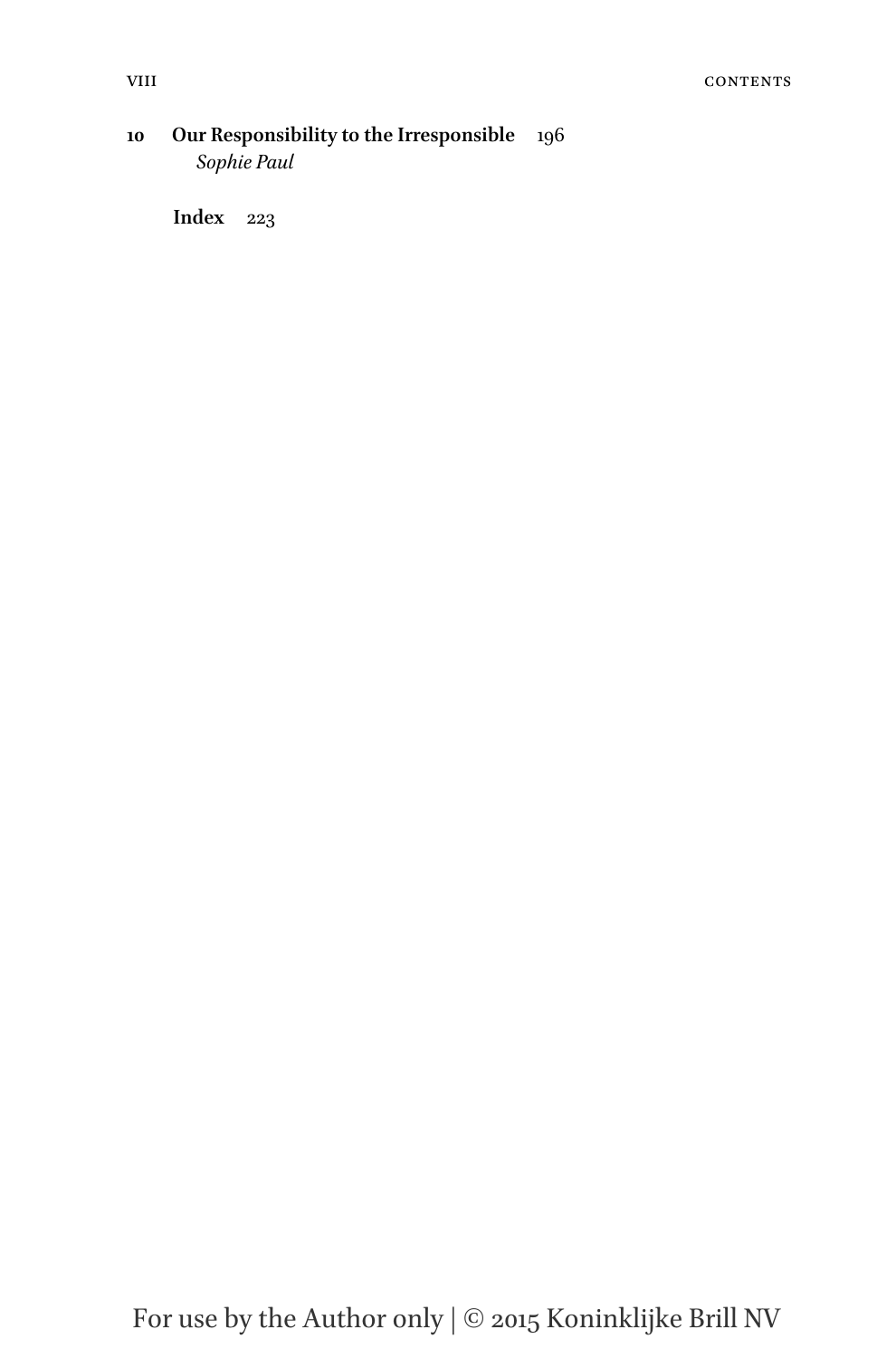# **Dehumanizing the Enemy: The Intersection of Neuroethics and Military Ethics**

#### *Shannon E. French and Anthony I. Jack*

#### **Introduction**

How do you teach troops to kill without losing control of exactly whom they kill, how, when, and in what way? It is an ancient question, as old as human conflict. Some may wonder why we continue to ask it. After all, the vast majority of modern, professional combat troops never commit atrocities. For every My Lai, Haditha, Mahmudiyah killings, or Kandahar massacre, there are thousands of military engagements that are conducted fully within the restraints of the Law of Armed Conflict.

Of course, the fact that such crimes are rare is cold comfort to the victims of atrocities, their loved ones, and their communities. And those aberrations from proper military conduct that do occur are costly in other ways. Public support for the military and its missions temporarily wanes in the wake of atrocities, while more lasting harm is done to efforts to win the "hearts and minds" of the enemy. At the same time, dangers to troops increase as new enemies are recruited on the strength of their revulsion at the crimes committed. General David Petraeus observed in 2009 that photos of the mistreatment of prisoners at Abu Ghraib "serve as potent recruiting material to attract new members to join the insurgency."1

An additional cost that must not be overlooked is the moral and psychological harm suffered by the perpetrators of war crimes. The idea of perpetrationinduced trauma is no longer new or especially controversial.2 While some atrocities are the isolated acts of disturbed or damaged individuals who would probably commit similar crimes in a non-combat setting, most violations of the laws of war cannot be traced conveniently back to some pre-existing psychological or physical pathology. Certain conditions of war itself create war criminals, and the risk is highest for troops who must fight in the kind of

#### For use by the Author only | © 2015 Koninklijke Brill NV © koninklijke brill nv, leiden, 2015 | doi 10.1163/9789004280380\_010

<sup>1</sup> Matthew Alexander, "McCain Backs Torture As Recruiting Tool for Al Qaida; Policy Led to the Deaths of us Soldiers in Iraq," *Huffington Post*, August 31, 2009.

<sup>2</sup> See especially Rachel M. MacNair, *Perpetration-Induced Traumatic Stress: The Psychological Consequences of Killing* (Westport, CT and London: Praeger Publishers, 2002).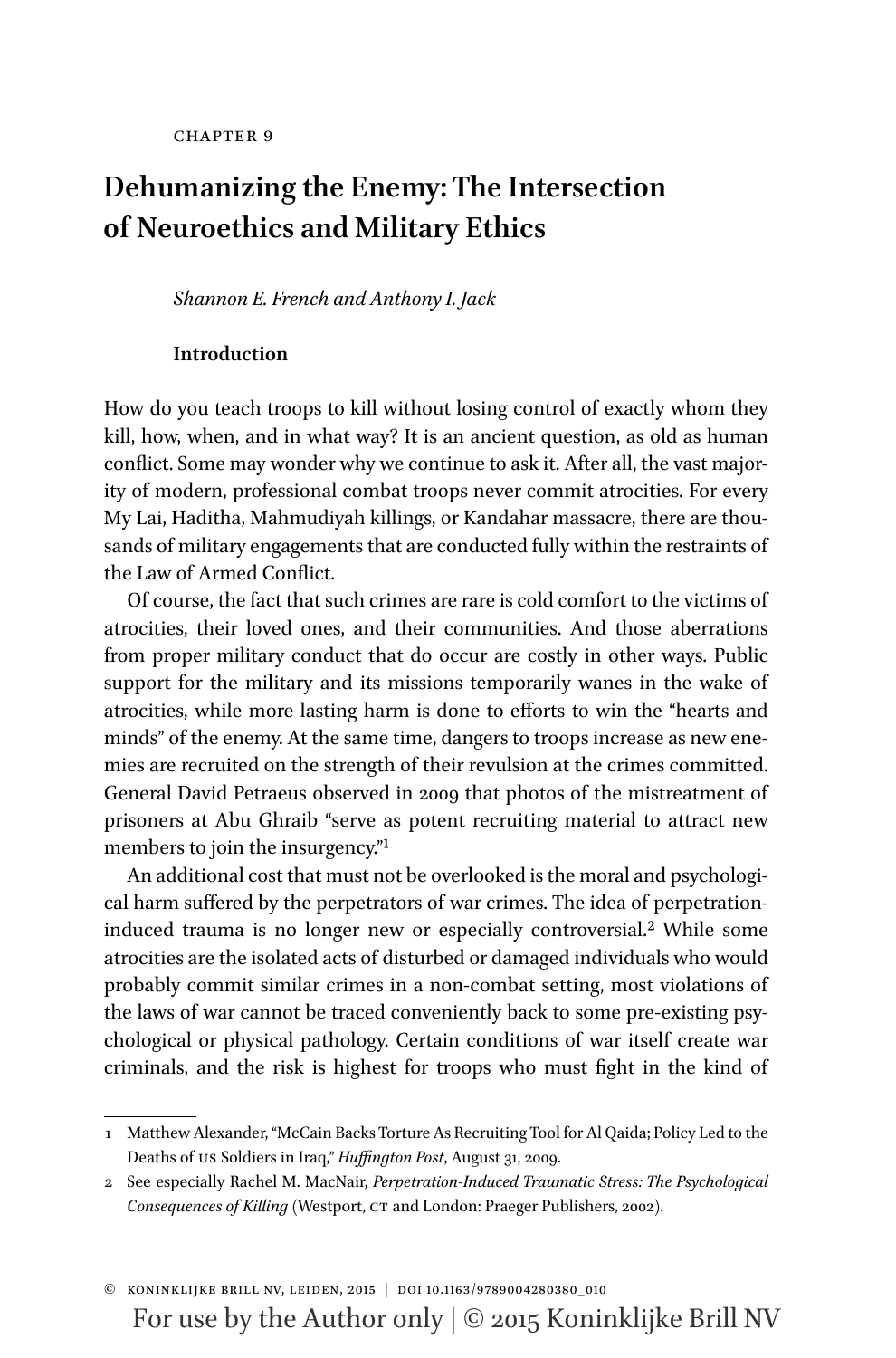conditions present in asymmetric conflicts involving insurgencies and unconventional warfare.3 That grim reality places the burden firmly with those who order and lead troops into combat to do everything in their power to reduce the chances of those young men and women crossing lines that cannot be uncrossed and committing acts that may scar their minds and mar their souls.4

The un's Responsibility to Protect doctrine explicitly requires individual states and the international community to "protect populations from genocide, war crimes, ethnic cleansing and crimes against humanity."5 This cannot be achieved without a better grasp of the psychological, biological (especially neurological), and cultural factors that come together to trigger such tragic events. Even with the best will in the world, militaries cannot improve training techniques or adjust deployment strategies appropriately unless they are armed with the right knowledge.

The urgency of this problem is understood, and it has been tackled by several astute scholars who are well informed about the military or have direct personal experience with military service, writing from the perspective of disciplines such as philosophy and psychology. We wish to build on this important work and add new insights from the field of neuroscience. Technology such as neuroimaging allows us to see how the human brain reacts to different stimuli. It is essential that we gain a better understanding of how our troops can respond to combat conditions and relate to their enemies in that context. We can then allow that knowledge to inform how troops ought to be trained and led so that vulnerable populations are protected and troops have the best possible chance of surviving their military experiences psychologically sound, with both their humanity and the public image of the us military intact.

<sup>3</sup> See Stephen J. Rockel and Rick Halpern, *Inventing Collateral Damage: Civilian Casualties, War, and Empire* (Toronto: Between the Lines, 2009).

<sup>4</sup> The reader should not interpret the use of the word 'soul' as a commitment to a dualistic metaphysics. Rather this is intended as a metaphorical use of language. It is our view that certain types of moral sentiment, which can be scientifically studied and which we believe have real and measurable effects on mental health, are difficult to capture using purely secular language, and can be more readily grasped by most people (including the non-religious) when theistic language is used. For a careful discussion of empirical evidence which has encouraged us to this view, the reader might examine: Jack, A.I., Robbins, P.A., Friedman, J.P., and Meyers, C.D., 'More Than a Feeling: Counterintuitive Effects of Compassion on Moral Judgment', in J. Sytsma (ed.), *Advances in Experimental Philosophy of Mind* (London: Bloomsbury, forthcoming).

<sup>5</sup> "2005 World Summit Outcome," United Nations General Assembly, Sixtieth session, items 48 and 121 of the provisional agenda. A/60/L.1, 40 pages.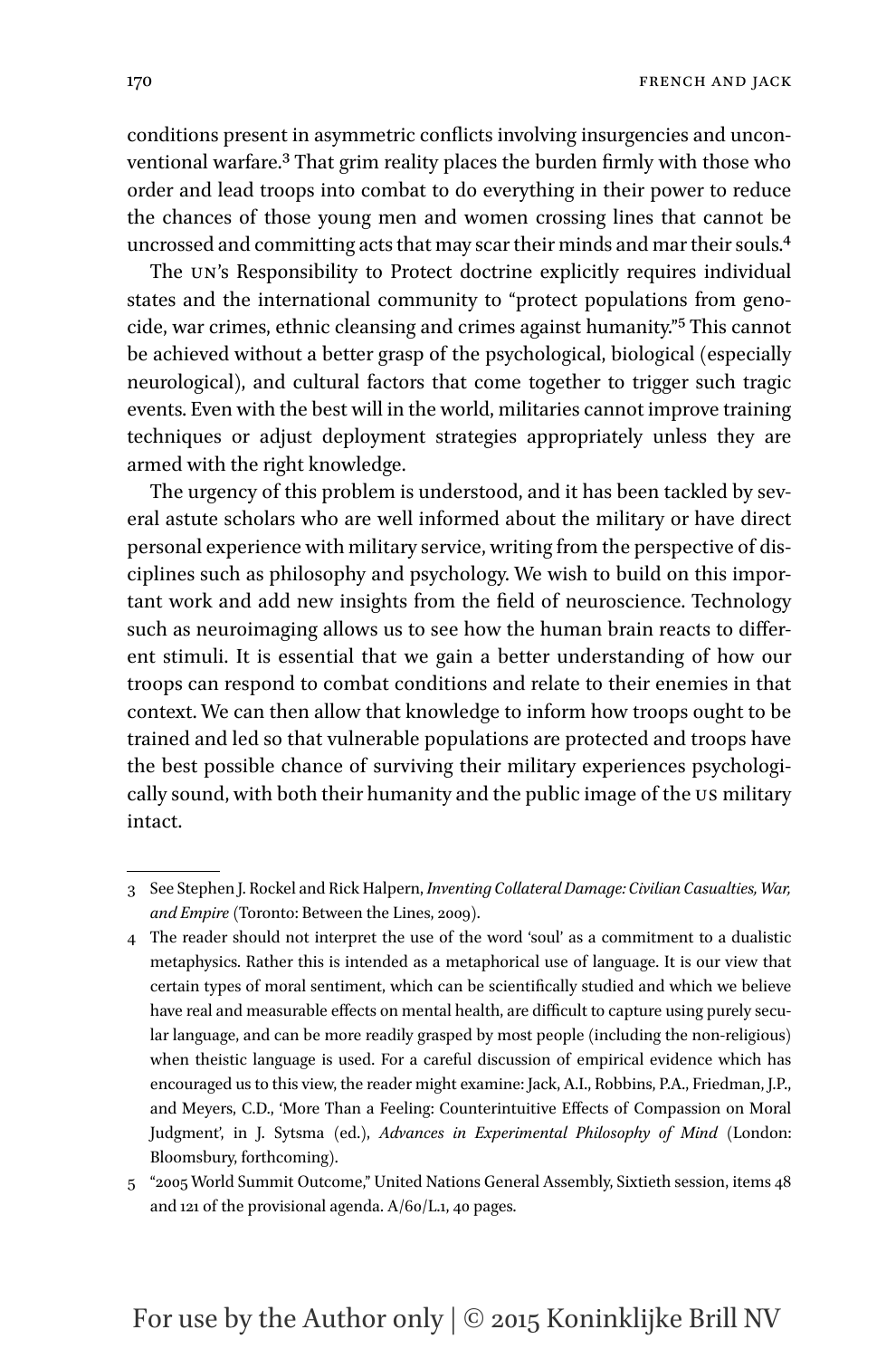An important issue concerns where the responsibility lies to research, identify, plan and execute policy changes that will reduce the probability both of war crimes and psychological damage to troops. Our view is that the un's Responsibility to Protect doctrine places a clear mandate on military leadership to ensure that these processes take place. It is not enough merely to point the finger of blame at subordinates for lapses in conduct. Taking responsibility requires making an effort to understand the powerful forces at play and being willing to act to shape them as much as possible to decrease risk. To fail to prioritize these activities in the face of compelling evidence for their significance and potential utility represents an abrogation of the duty imposed on military leadership by the R2P doctrine. Our goal here is to provide that evidence and illuminate a direction for research and training that will help military leadership to meet this vital aspect of its responsibility to protect.

#### **The Psychology of Harm**

What factors influence our willingness to harm fellow humans? A naïve psychological view might suggest that our willingness to harm is a simple function of our perception of the need for self-defense. However, a number of observations suggest a quite different picture of the key psychological factors involved. In some situations, which have famously provoked considerable moral consternation, people appear remarkably ready and willing to inflict harm on others. In other situations, people display a truly remarkable reluctance. In neither case is the desire to protect oneself from direct physical harm the motivating factor.

First, we may consider some notable cases in which individuals have demonstrated a surprising willingness to harm others. In the 1960s, Stanley Milgram conducted a series of infamous but enlightening experiments concerning the willingness of individuals to inflict pain on an innocent person out of obedience to a perceived authority. He found that most people (some two-thirds of the population) can be led quite easily to transgress moral limits and perpetrate undeserved harm on others.

Milgram set up an experiment in which subjects were asked to flick switches to deliver increasingly strong jolts of electricity to a person in another room who was supposedly being given a memory quiz. The person taking the quiz was actually an actor (as was the "scientist" telling the subjects when to administer the shocks), and the electrocutions were faked. As the number of imaginary volts went up, the actor in the other room would scream as if in terrible pain, demand to be let go, and even complain about a potentially deadly heart condition. Then he would fall completely silent, as if having collapsed or died.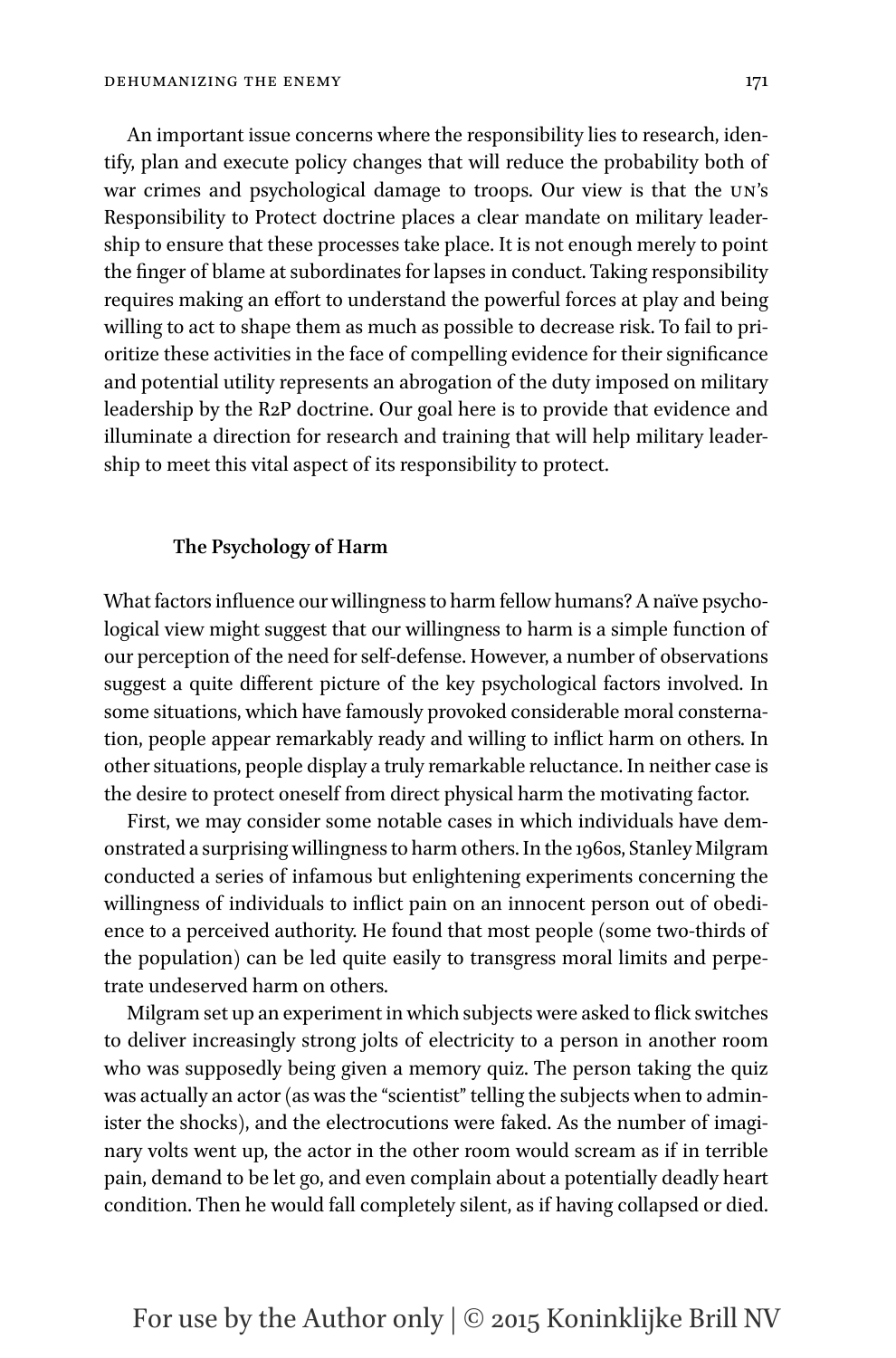Still the subjects, ordinary people, would continue to respond to the (fake) authority figure's commands.

This is, perhaps, the most fundamental lesson of our study: ordinary people, simply doing their jobs, and without any particular hostility on their part, can become agents in a terrible destructive process. Moreover, even when the destructive effects of their work become patently clear, and they are asked to carry out actions incompatible with fundamental standards of morality, relatively few people have the resources needed to resist authority. A variety of inhibitions against disobeying authority come into play and successfully keep the person in his place.6

Milgram found that the odds that his subjects would resist authority rose significantly when he introduced variations into the experiment such as having an apparent peer rebel against the authority's commands (which seemed to give the subjects courage to resist the authority, too) or having a second authority challenge the first (which left the subjects unsure which authority to obey and shattered the subjects' illusion that they were not responsible to make their own decisions).7 A highly significant practical issue concerns what other psychological resources might allow troops to identify and resist misguided authority and/or their own negative emotional impulses. We believe that a number of relatively straightforward measures can, when combined, provide troops with powerful resources sufficient to counterbalance natural psychological pressures to be complicit in war crimes. These steps, which are discussed in further detail in the sections that follow, include: fostering explicit awareness of the powerful psychological processes at play (including the effects of authority and dehumanizing); providing training programs, informed by and consistent with current science, to improve psychological agility; increasing alertness to warning signs that indicate psychological slippage, establishing mechanisms for remediation or removal from combat of individuals at risk for full-blown psychological disintegration, and consistently instilling and reinforcing a powerful and emotionally felt moral code tied to a legacy of honor – the code of the warrior.

Do the factors that Milgram was able to isolate and identify in the laboratory have ecological validity? In other words, can they be seen to be at play in realworld atrocities? Christopher R. Browning's excellent work, *Ordinary Men:* 

<sup>6</sup> Stanley Milgram, *Obedience to Authority: An Experimental View* (New York: Harper Perennial Modern Thought, 2009 edition), p. 6.

<sup>7</sup> Milgram, pp. 107 and 118.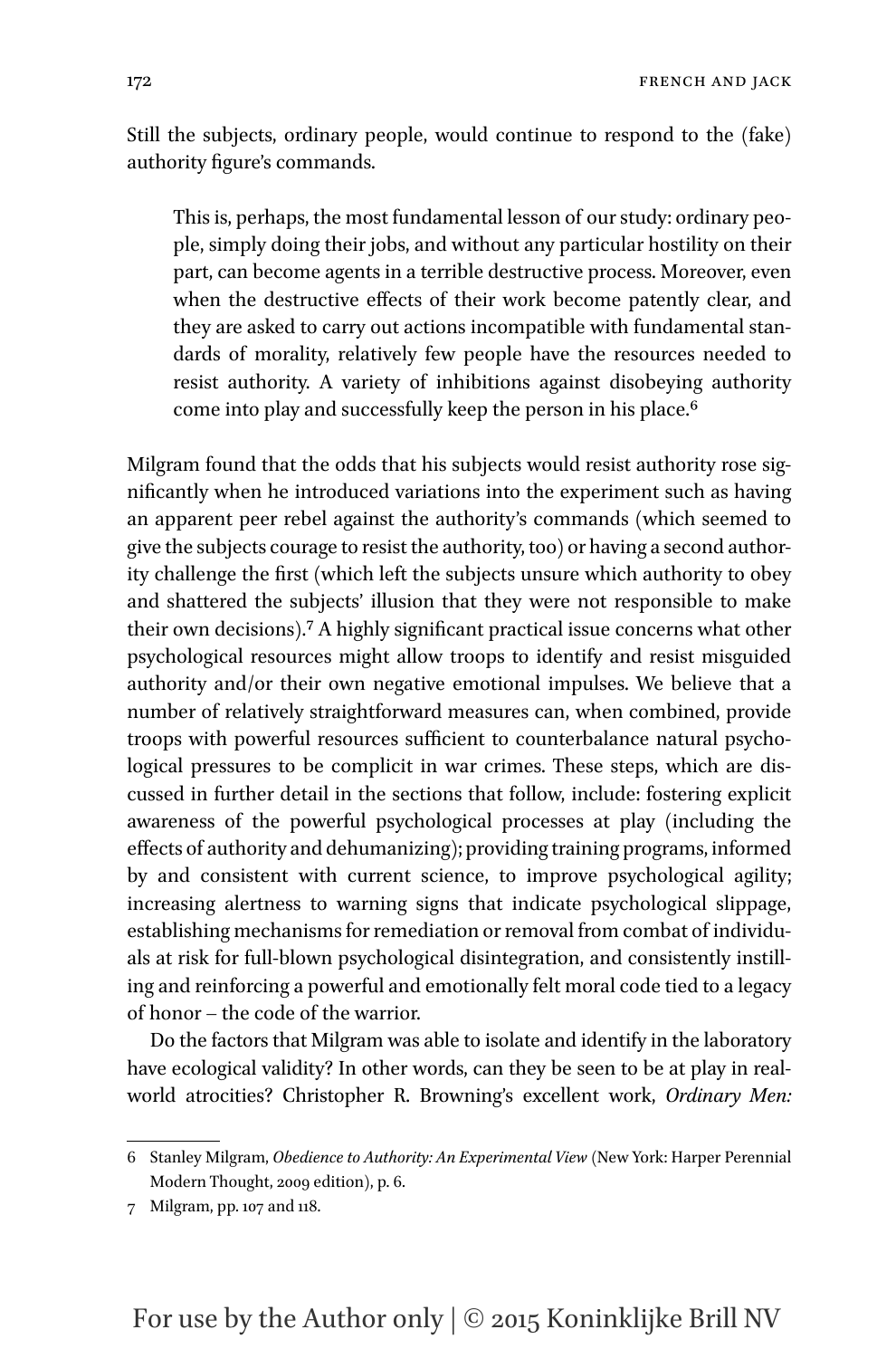*Reserve Police Battalion 101 and the Final Solution in Poland*8 provides compelling evidence for this. Browning describes how members of the Nazi police battalion 101 were led to commit the mass murder of Jewish women, children, and elders:

The largest group within the battalion did whatever they were asked to do, without ever risking the onus of confronting authority or appearing weak, but they did not volunteer for or celebrate the killing. Increasingly numb and brutalized, they felt more pity for themselves because of the "unpleasant" work they had been assigned than they did for their dehumanized victims. For the most part, they did not think what they were doing was wrong or immoral, because the killing was sanctioned by legitimate authority. Indeed, for the most part they did not try to think, period. browning, 215–216

Most of the "ordinary men" Browning studied were not eager killers, and they suffered a wide range of negative psychological effects as the result of their actions.

While both Browning and Milgram point to the important role of authority, Browning's study indicates this cannot have been the only factor. The members of police battalion 101, for example, could have resisted, and they chose not to do so. Browning notes that there were "nonshooters" in the battalion who asked to be exempted from the killing and were allowed not to participate.<sup>9</sup> Browning argues that pressure from authority and peers would likely not have been enough to push the members of police battalion 101 past their moral qualms without the broader context of Nazi society that was awash in propaganda calculated to dehumanize the Jewish people: "A combination of situational factors and ideological overlap that concurred on the enemy status and dehumanization of the victims was sufficient to turn 'ordinary men' into 'willing executioners'."10

The conclusion that can be drawn from these studies, and other work in social psychology, such as the Stanford prison experiment, $11$  is that authority and dehumanization can combine to create an alarming willingness for

<sup>8</sup> Christopher R. Browning, *Ordinary Men: Reserve Police Battalion 101 and the Final Solution in Poland* (New York: Aaron Asher Books/HarperCollins Publishers, 1992).

<sup>9</sup> Although somewhat less blameworthy than their peers, these men are certainly not laudable. For while they did not participate directly in the killings, they also did nothing to stop or even protest them. As Browning clarifies: "…they did not make principled objections against the regime and its murderous policies, they did not reproach their comrades" (Browning, p. 215).

<sup>10</sup> Browning, p. 216.

<sup>11</sup> Philip G. Zimbardo, *The Lucifer Effect: Understanding How Good People Turn Evil* (New York: Random House, 2007).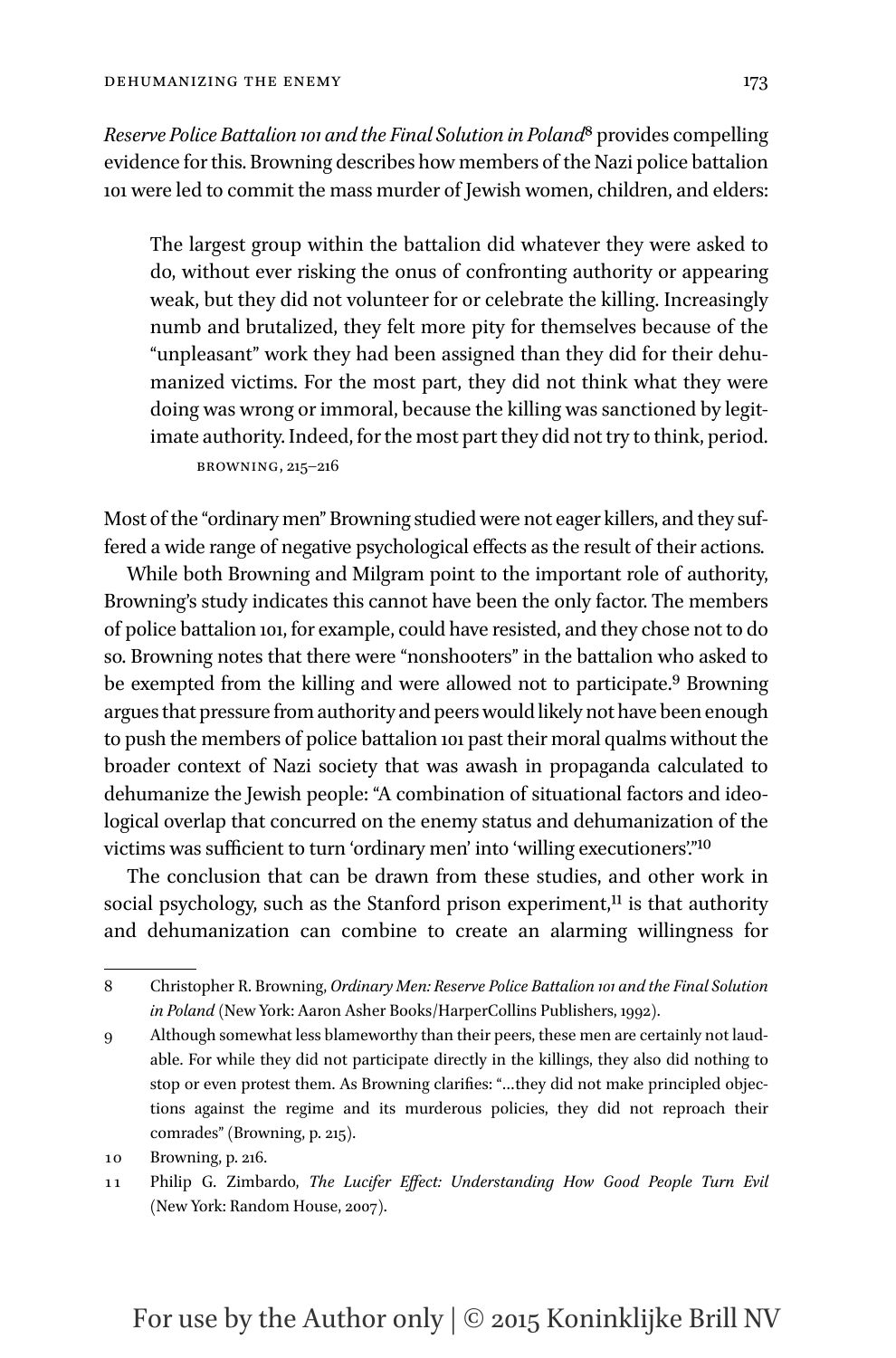174 FRENCH AND JACK

individuals to harm others, even when they face no immediate danger to themselves. In other cases, people may be surprisingly resistant to harming others, even in the face of grave danger. As Lt. Col. Dave Grossman illuminated in his groundbreaking book, *On Killing: The Psychological Costs of Learning to Kill in War and Society,* it is actually not that easy to train troops to kill enemy combatants, let alone to mass-murder civilians.

In the context of a traditional battle with uniformed forces on both sides, one would expect less resistance to killing. After all, it is a case of kill-or-bekilled. Self-preservation is a strong instinct. Nevertheless, Grossman's research concludes that in many such historical engagements, troops were reluctant to take kill shots. He notes that in the Civil War, 90% of the muskets recovered from the battlefield were still loaded, and some 50% of these had been reloaded multiple times without being fired – one was discovered with 23 rounds jammed into its barrel.<sup>12</sup> Even in the face of enemy fire, to which they presumably succumbed, an appreciable number of soldiers would reload and reload, over and over again, unwilling or unable to actually fire upon their enemy.

Grossman cites the well-known post-wwii study by Brigadier General S.L.A. Marshall, *Men Against Fire*, which concluded that only 15–20% of soldiers attempted to shoot to kill.<sup>13</sup> The methodology of the Marshall study has been challenged, but there remains significant support for its general conclusions.<sup>14</sup> The us military found it so persuasive that, following the Marshall study, training methods were altered to endeavor to improve so-called "kill ratios" – that is, to increase the lethality of our troops.

#### **Dehumanizing and Trauma**

David Livingstone Smith discusses some of the implications and effects of the Marshall study in his insightful book, *Less Than Human: Why We Demean, Enslave, and Exterminate Others*:

Although it sounds very nasty, and Marshall never put it quite this way, his observations imply that military training should concentrate on

<sup>12</sup> Lt. Col. Dave Grossman, *On Killing: The Psychological Cost of Learning to Kill in War and Society* (Boston: Little, Brown and Company, 1996), p. 23.

<sup>13</sup> Lt. Col. Dave Grossman, *On Killing: The Psychological Cost of Learning to Kill in War and Society* (Boston: Little, Brown and Company, 1996), p. 3.

<sup>14</sup> See K.C. Jordan, "Right for the Wrong Reasons: S.L.A. Marshall and the Ratio of Fire in Korea," *Journal of Military History* (2002) 66 (1), pp. 135–162.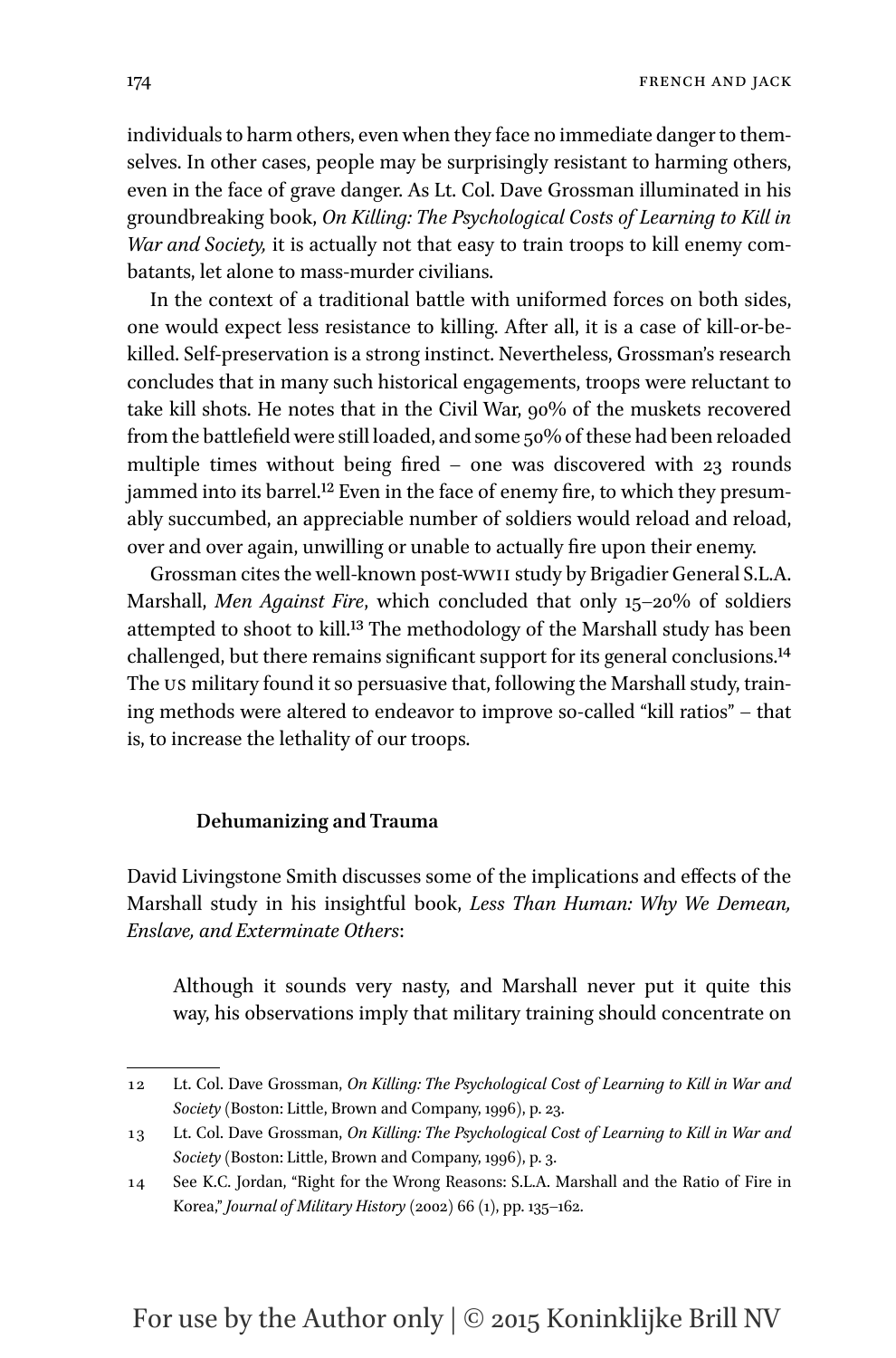overriding the recruit's moral integrity, so that he or she will have no scruples about killing on command. Moral reservations are – in Marshall's words – a "handicap" that prevents the soldier from doing his job. […] The us armed forces overhauled their system of military training to try to solve the problems that Marshall identified. […] Apparently as a result, us soldiers' ratio of fire increased during the Korean conflict, and by the time the Vietnam War rolled around, American troops had become much more efficient killers. But this solution created a whole new problem. The troops did better in battle, and the ratio of fire skyrocketed, but so did the incidence of combat-related psychological disorders.

As will become apparent, we believe the research suggests that dehumanization can play a more nuanced role in military training. Hence, we do not join with Livingstone Smith's view that effective military training involves a wholesale overriding of the recruit's moral integrity. Instead, we think that their moral sentiments need to be preserved and carefully directed. Recruits need to learn how to put aside temporarily some very natural and very powerful human moral responses, if they are to be effective in combat. This puts our troops in some moral peril, yet we do not think this has to be done at the cost of throwing away their moral compasses. Our aim is to shed light on how we can help recruits achieve a stable balance when we ask them to walk a moral tightrope. To do this, we base our account not just on cutting edge research in psychology and neuroscience, but also on an appreciation of and respect for modern military practice.

Grossman illuminates some of the methods that have been adopted over the years to help troops achieve emotional distance from their enemies. Troops have been drilled to fire on human-shaped targets but not to think about the act of killing itself. The focus has been placed on the mechanics of aiming and firing and responding quickly to changing scenarios. Troops have been taught to "neutralize targets" as efficiently as possible and the word "kill" has been carefully avoided.

Livingstone Smith points out that modern civilian society seems to support this approach and itself fails to confront the reality that waging war involves authorizing the intentional killing of other human beings:

[W]e (contemporary Americans) go to great lengths to avoid acknowledging the simple and obvious truth that war is all about killing people. Read the newspapers and listen to the speeches of our politicians. Young men and women are called to "serve their country" by going to war. When they're killed, we're told that they "gave their life for their country" (a foolish idea: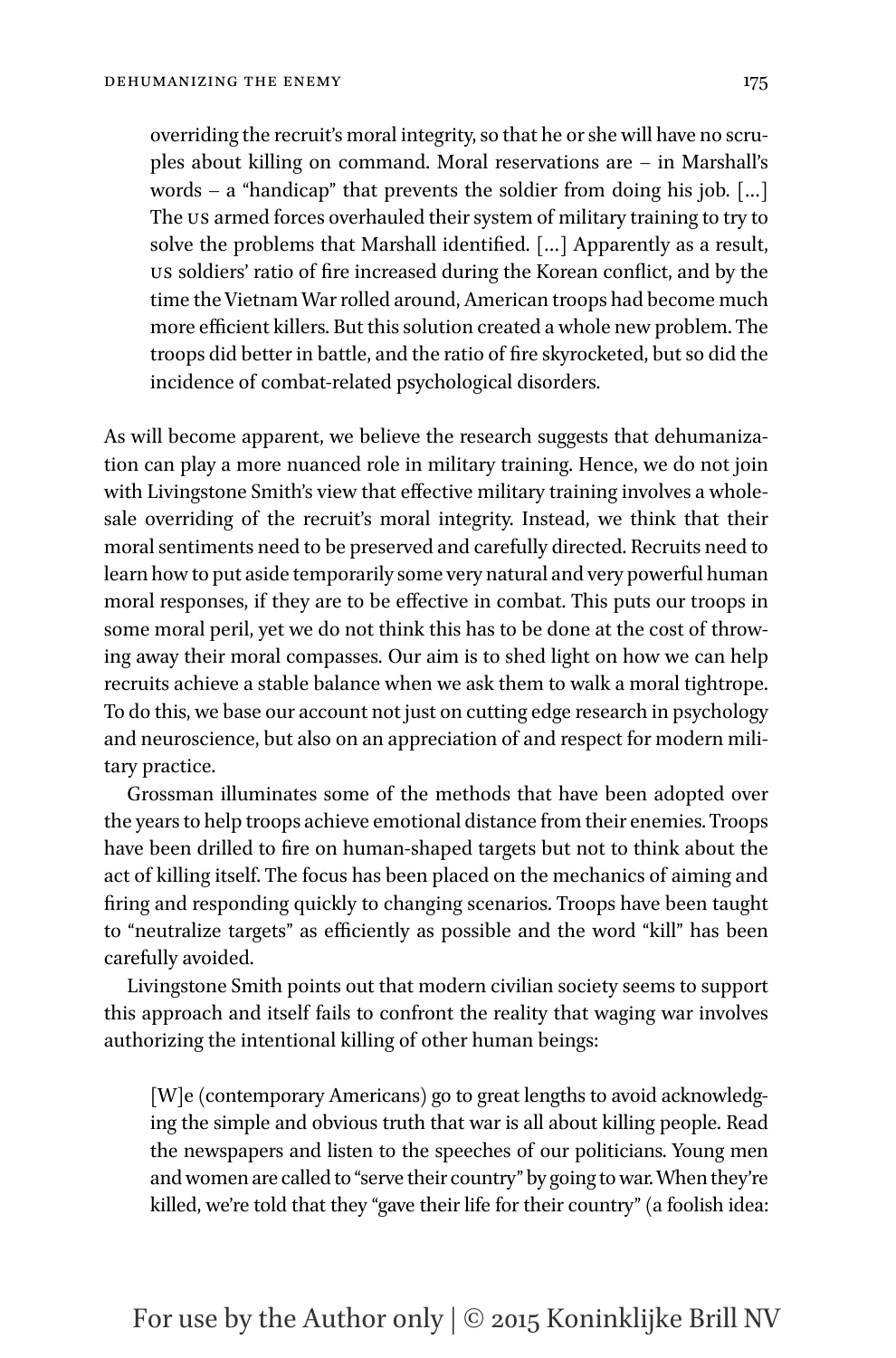soldiers' lives are taken, not given). But how often do you hear young people asked to go to war to *kill people* for their country?15

In other words, we persuade people to kill on our behalf by describing the actions of war, where possible, in terms that sound wholesome, moral, and inspiring; and where this is not possible we use neutral objectifying terms that cloak the emotional impact of these actions. A positive impact of this is to emphasize the warrior virtues, such as loyalty, discipline, honor, courage, and sacrifice (which are all very real and necessary), yet a more unfortunate consequence is that this language downplays the negative effects of war on those who kill. It is a cruel bait-and-switch, made worse by the lack of sustained support for veterans who are living with those effects. As novelist C.S. Harris laments: "We don't take good care of the men we ask to risk their lives and health for us, do we? We use them, and then when they're no longer of value, we toss them away."<sup>16</sup>

Propaganda is not only employed to recruit troops, however. It is also applied to maintain the aggressive stance of troops against an enemy with whom they are already engaged. Propaganda that tries to deny the humanity of enemies and associate them with subhuman animals is a common and effective tool for increasing aggression and breaking down the resistance to killing. This dehumanization can be achieved through the use of animal imagery and abusive language. As Grossman explains:

It is so much easier to kill someone if they look distinctly different than you. If your propaganda machine can convince your soldiers that their opponents are not really human but are "inferior forms of life," then their natural resistance to killing their own species will be reduced. Often the enemy's humanity is denied by referring to him as a "gook," "Kraut," or "Nip."<sup>17</sup>

This enemy-as-subhuman approach plays off of what psychologists call "in-group bias." In other words, humans are basically tribal or clannish. We tend to fear and devalue those who are not members of our "tribe" and view them as potential threats:

We are innately biased against outsiders. This bias is seized upon and manipulated by indoctrination and propaganda to motivate men and

<sup>15</sup> Livingstone Smith, p. 225.

<sup>16</sup> C.S. Harris, *What Darkness Brings* (New York: Penguin Publishing, 2013).

<sup>17</sup> Lt. Col. Dave Grossman, *On Killing: The Psychological Cost of Learning to Kill in War and Society* (Boston: Little, Brown and Company, 1996), p. 161.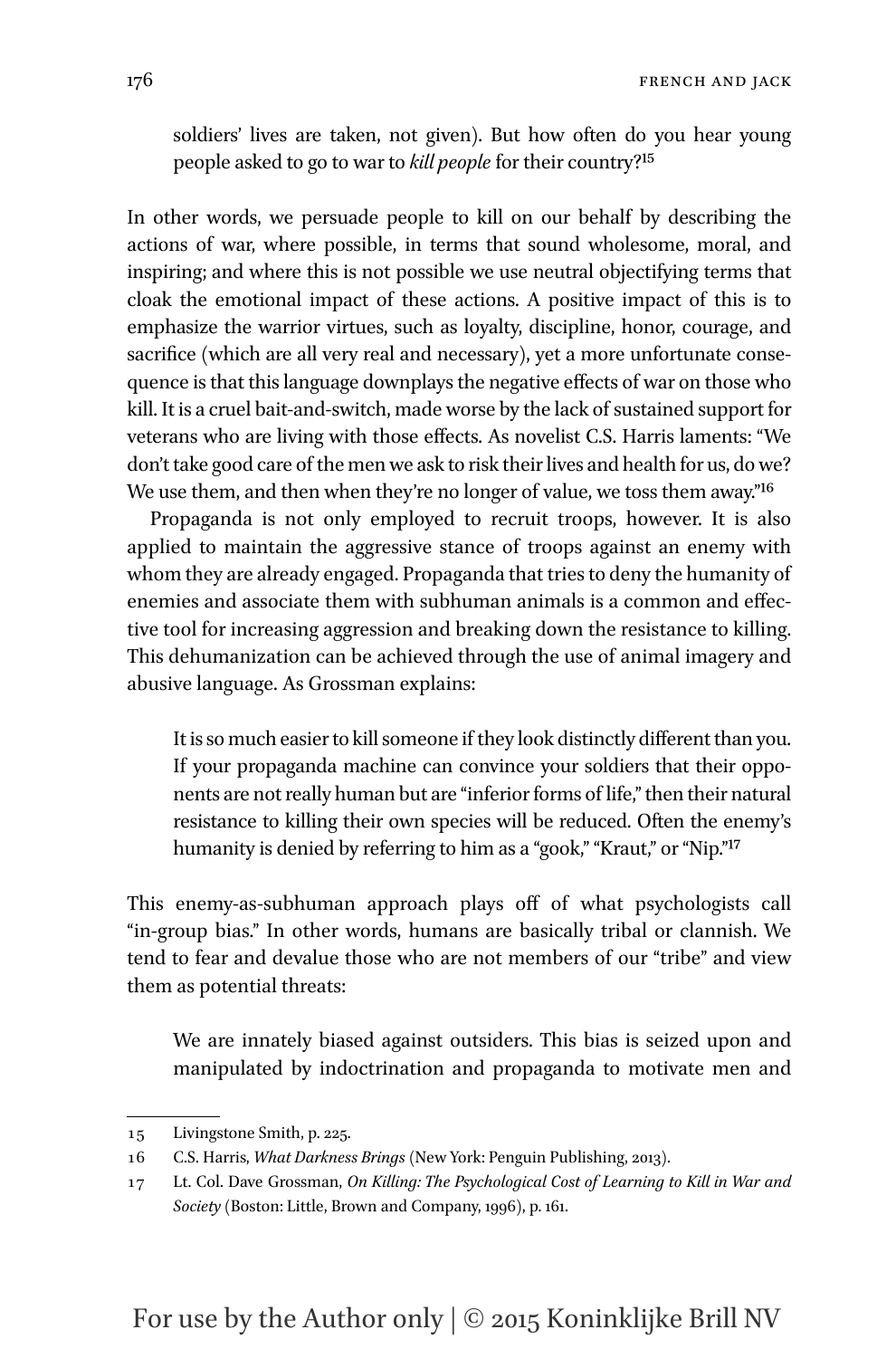women to slaughter one another. This is done by inducing men to regard their enemies as subhuman creatures, which overrides their natural, biological inhibitions against killing. So dehumanization has the specific function of unleashing aggression in war.18

This type of dehumanization is one of the key factors that Browning highlights in the transformation of the members of police battalion 101 into efficient mass-murderers. Milgram also notes, "Systematic devaluation of the victim provides a measure of psychological justification for brutal treatment of the victim and has been the constant accompaniment of massacres, pogroms, and wars."19

Given that dehumanization plays such an important role in enabling murder and other atrocities, one response would be to suggest that all forms of dehumanization should be resisted, rather than being incorporated into military training. However, this view is also problematic for anyone who is not a pacifist. If we accept some version of Just War Theory, and therefore endorse the view that violent military force is sometimes required in defense of a just cause, then we are cornered by the reality that troops do need to be trained to kill. Indeed, for justified military actions, there is a strong moral argument that military training should, first and foremost, be directed at enabling our troops to kill in the most effective and efficient manner possible. We doubt this can be accomplished without allowing some form of dehumanization of the enemy (although, as we will later note, this should be coupled with equally intentionally re-humanization). Hence, the central question here is, are some forms of dehumanization less morally perilous than others? First, are there ways of dehumanizing the enemy that might promote military effectiveness in combat, yet achieve this end without lowering troops' resistance to *all* types (and targets) of killing, i.e. those not sanctioned by the laws of war? Second, how can we mitigate the psychological costs of war, for both moral and practical reasons?

The act of dehumanizing, both in the context of war and psychological experiments, is strongly associated with psychological trauma. The Milgram and Stanford prison experiments provoked changes in the ethical oversight of psychological experiments because of the trauma experienced by participants who were horrified by their own willingness to harm others. More recent research indicates that the mere act of ostracizing others, such as excluding someone from a simple game of catch when instructed to so by the

<sup>18</sup> Livingstone Smith, p. 71.

<sup>19</sup> Milgram, p. 9.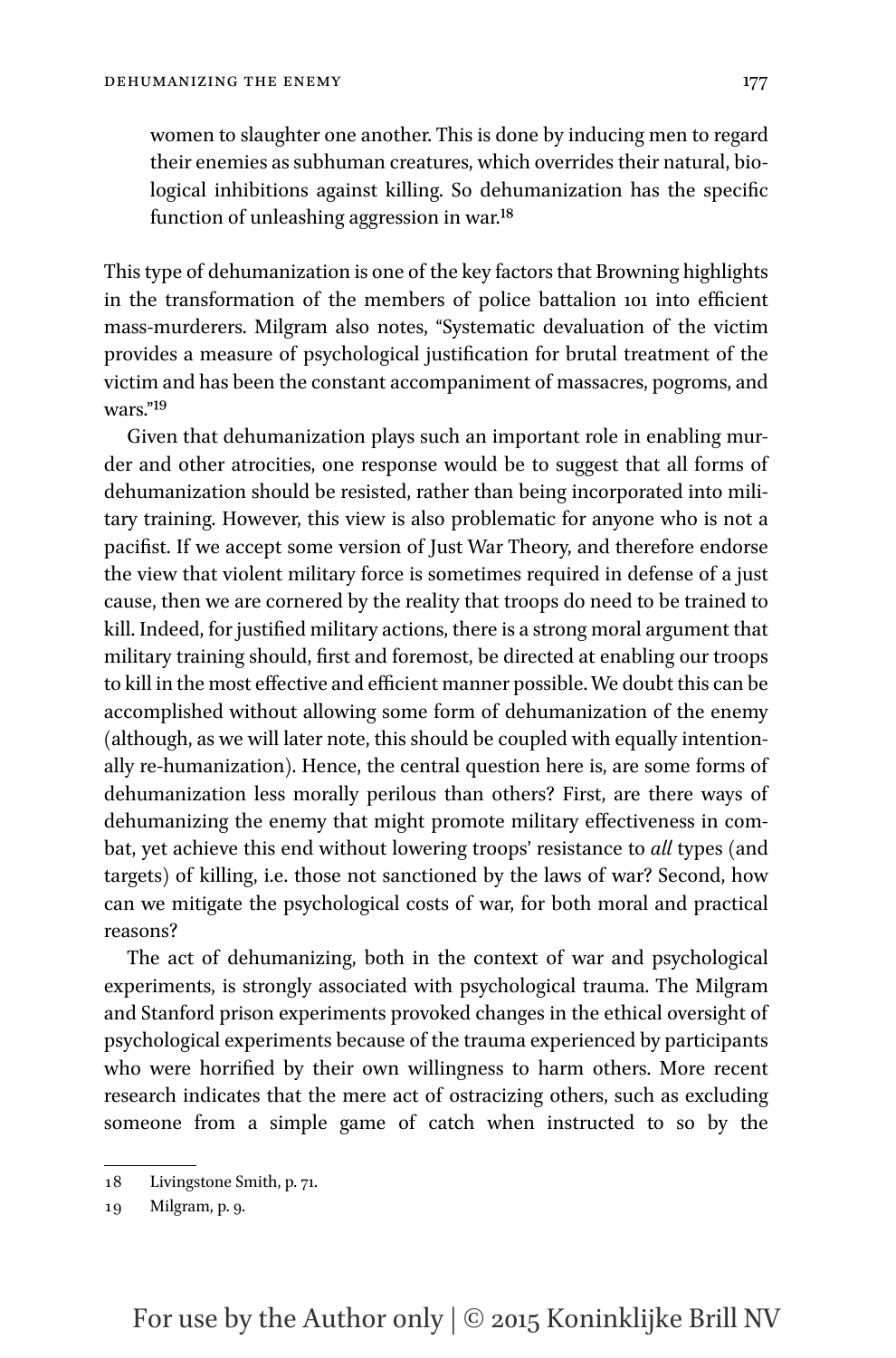178 FRENCH AND JACK

experimenter, induces a variety of negative psychological effects in the ostracizer, including increased negative affect and decreased senses of personal autonomy and social connectedness.20 It is little wonder, then, that the much more extreme and visceral actions that follow from dehumanizing an enemy have often been anecdotally cited as an important factor in the psychological adjustment of troops returning from conflict.

While more work is needed to establish direct links between dehumanizing and diagnoses such as post-traumatic stress disorder in veterans, recent findings in psychological science, combined with accounts from military scholars, already make a compelling case that the horror, shame, and guilt associated with having participated in actions that they cannot reconcile with their 'civilian' sense of self represent major factors that determine veterans' subsequent health, well-being, and psychological adjustment. For instance, recent research indicates that negative affect<sup>21</sup> and a perceived sense of social disconnection<sup>22</sup> have powerful effects on both physical and psychological health. Amazingly, these factors are more predictive than physical or external conditions, which have traditionally been thought to be more important, such as economic circumstances, safety, hunger, and homelessness.23 When we consider why troops have often been unwilling or unable to shoot at the enemy, it is worth considering that they are indeed engaged in a form of self-defense: their unconscious motivation is not so much to protect the integrity of their bodies but rather the integrity of their sense of self.24 The challenge, then, is to construct training

<sup>20</sup> Legate N., Dehaan C.R., Weinstein N., and Ryan R.M., Hurting You Hurts Me Too: The Psychological Costs of Complying with Ostracism. *Psychological Science*, February 27, 2013.

<sup>21</sup> Pressman S.D., Gallagher M.W., and Lopez S.J., 'Is the Emotion-Health Connection a "First-World Problem?"' *Psychological Science* (2013).

<sup>22</sup> Hawkley L.C., and Cacioppo J.T., 'Loneliness Matters: A Theoretical and Empirical Review of Consequences and Mechanisms', *Annals of Behavioral Medicine* (2010) 40, pp. 218–227.

<sup>23</sup> Pressman S.D., Gallagher M.W., and Lopez S.J., 'Is the Emotion-Health Connection a "First-World Problem?"' *Psychological Science* (2013).

<sup>24</sup> While this claim may seem surprising to readers who are not familiar with research in social psychology, the authors intend this to be a quite uncontroversial statement. A great deal of research in social psychology, including but not limited to the citations already made, can be summarized as showing that we are very powerfully motivated to preserve our self-image. Indeed, this can be seen as the primary function of offering rationalizations (reasons/justifications for our actions). Rationalizations are a ubiquitous feature of human behavior, and scientific research has shown they frequently fail to hold up to close scrutiny. See for example: Nisbett, Richard, and Wilson, Timothy, 'Telling More Than We Can Know: Verbal Reports on Mental Processes', *Psychological Review* (1977) 84, pp. 231–259; Haidt, Jonathan, *The Righteous Mind: Why Good People Are Divided by Politics and Religion* (Pantheon, 2012).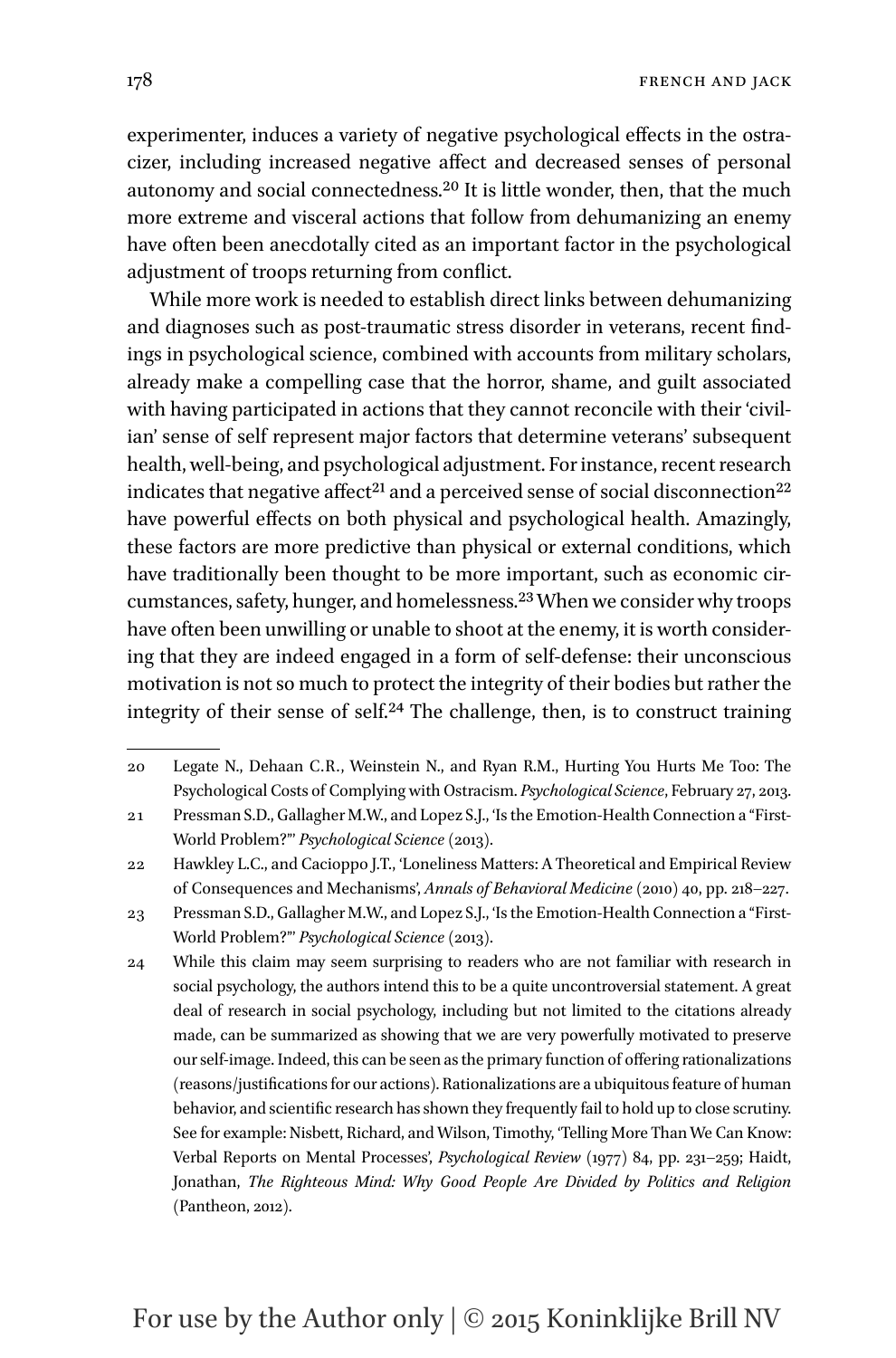and conditions that help our troops return from war whole, both in body and in soul.25

#### **Optimal Cognitive Function**

Ideal troops should not just be reconciled to their military actions in a manner that allows them to return to a well-adjusted civilian life, they should also have a high degree of mental flexibility in the field. They should be trained in a way that optimizes their ability to fluidly switch among roles such as active combatant, peacekeeper, and military escort/trainer. However, the psychological demands associated with switching between such dissimilar roles should not be underestimated. Our research demonstrates that there is a fundamental tension between the brain areas that we use to understand the experiential viewpoint of others and the brain areas we use for emotionally disengaged analytic thinking, focused visual attention, and motor planning.<sup>26</sup> In general, when we turn on one of these networks of brain regions, then we suppress activity in the other. The mutually antagonistic relationship between these networks is a fundamental feature of the human brain – it is a very marked neurophysiological effect involving much of the human cortex, and it was observed long before we understood its cognitive significance.27 It can be detected in the brain even when participants are not engaged in any task.<sup>28</sup> It is also a marker of healthy brain function. Disruptions in the mutually

<sup>25</sup> The substitution of the word 'soul' for 'sense of self' used in the previous sentence is intentional. Psychological research indicates that we have a complex folk-psychology of the self, and that the concept of the 'soul' is particularly tied to our sense of spiritual and moral identity. It is the ability of our troops to maintain this aspect of their self-image that we believe is put in critical danger by war and atrocity. For work on the concept of the soul, see for example: Richert, Rebekah A., and Harris, Paul L., 'The Ghost in My Body: Children's Developing Concept of the Soul', *Journal of Cognition and Culture* (2006) 6  $(3-4)$ , pp. 409-427.

<sup>26</sup> Jack A.I., Dawson A.J., Begany K.L., Leckie R.L., Barry K.P., Ciccia A.H., and Snyder A.Z., 'fmri Reveals Reciprocal Inhibition between Social and Physical Cognitive Domains', *Neuroimage* (2012) 66C, pp. 385–401.

<sup>27</sup> Raichle M.E., MacLeod A.M., Snyder A.Z., Powers W.J., Gusnard D.A., and Shulman G.L., 'A Default Mode of Brain Function', *Proceedings of the National Academies of Science*, usa (2001) 98, pp. 676–682.

<sup>28</sup> Fox M.D., 'From the Cover: The Human Brain is Intrinsically Organized into Dynamic, Anticorrelated Functional Networks', *Proceedings of the National Academy of Sciences* (2005) 102, pp. 9673–9678.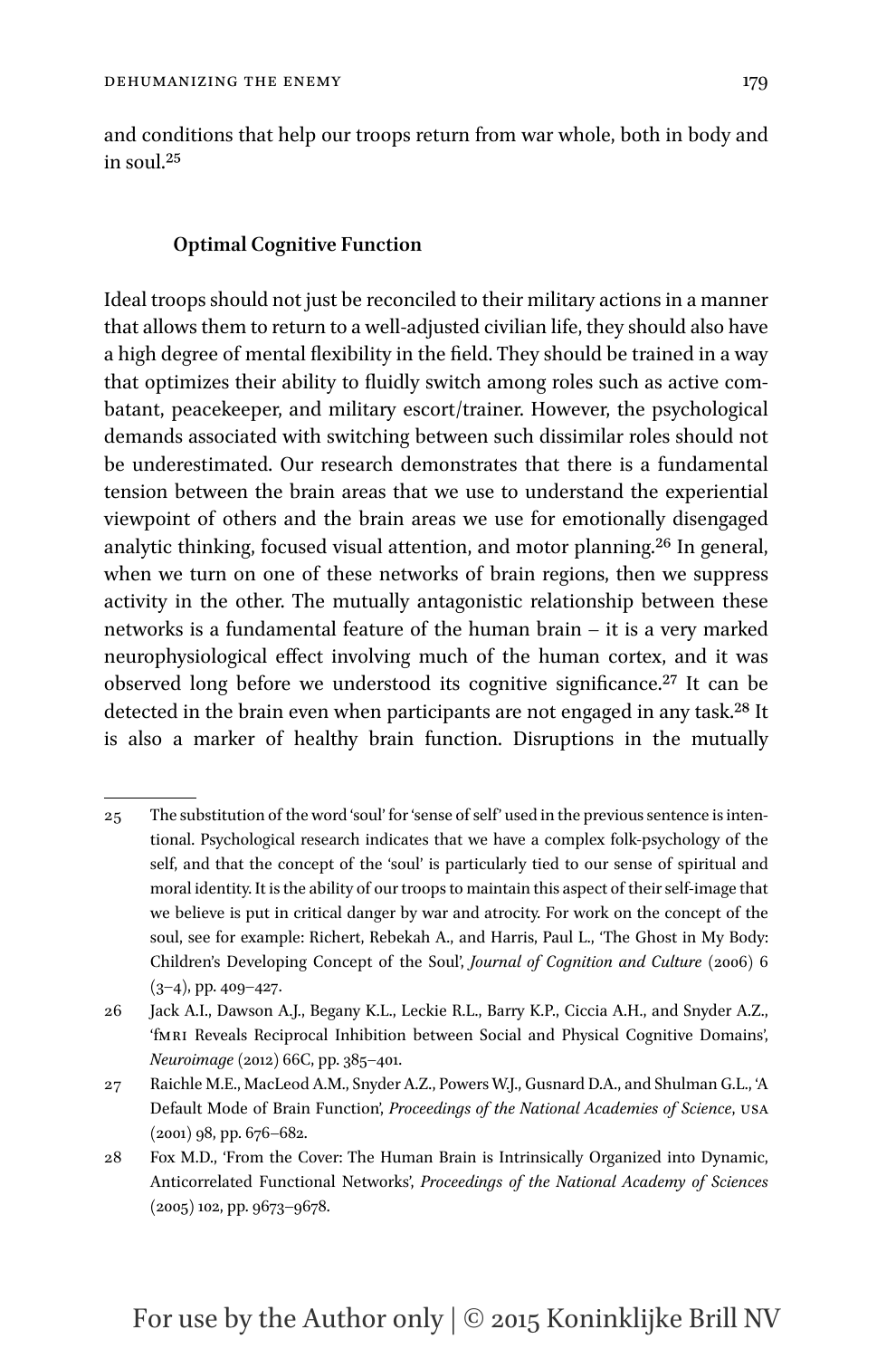suppressive relationship between these brain networks has been clearly linked to a variety of major mental disorders and to poor performance on tasks.<sup>29</sup>

What this extensive research tells us is that the tension between analytic and empathetic thinking is an inescapable feature of our evolutionary heritage. Our arms were designed by evolution to be wonderfully adaptive and efficient structures, capable of many uses. Yet they will never be effective tools for scratching our own backs. No one in his right mind would break his elbow in the hopes that doing so might allow him to maintain the arm's existing functions and also enable him to reach effectively behind himself. Similarly, current research indicates that the tension between analytic and empathetic thought represents a fundament constraint of the highly effective neural structure that evolution has designed. Unless and until we acquire a much more sophisticated understanding of neural engineering that contradicts this view, we are well advised to accept that disruptions of this tension will only result in mental disintegration.

On the modern battlefield, our troops are asked on the one hand to be ready to fight an enemy with clear-sighted and dispassionate efficiency, and, on the other hand, we expect them to be sensitive to the mores of a foreign culture, enabling them to win the hearts and minds of its citizenry while forming strong and mutually trusting working relationships with members of its military. In other words, we ask them to be both highly analytic and highly empathetic. Hence, at first sight, it might appear that the demands of the modern battlefield are simply impossible to manage: they are bound to drive our troops insane. Fortunately, there is reason to believe the situation is not quite so bad. The psychological demands of modern warfare are extreme; however, we believe they can be accommodated within the bounds of healthy human function. This is suggested both by a more careful consideration of what the research shows, and by a parallel example of a working context that requires both analysis and empathy.

First, while the research indicates that we cannot be both analytic and empathetic at the same time, a key feature of our neural function is that we are constantly cycling between these two networks. This natural cycling between analytic and empathetic mental modes is part of what is disrupted in individuals with mental disorders. Tasks temporarily and partially disrupt this natural

<sup>29</sup> Broyd S.J., Demanuele C., Debener S., Helps S.K., James C.J., and Sonuga-Barke E.J., Default-mode Brain Dysfunction in Mental Disorders: A Systematic Review. *Neuroscience and Biobehavioral Review* (2009) 33, pp. 279–296; Buckner R.L., Andrews-Hanna J.R., and Schacter D.L., 'The Brain's Default Network: Anatomy, Function, and Relevance to Disease', *Annals of the New York Academy of Sciences* (2008) 1124, pp. 1–38.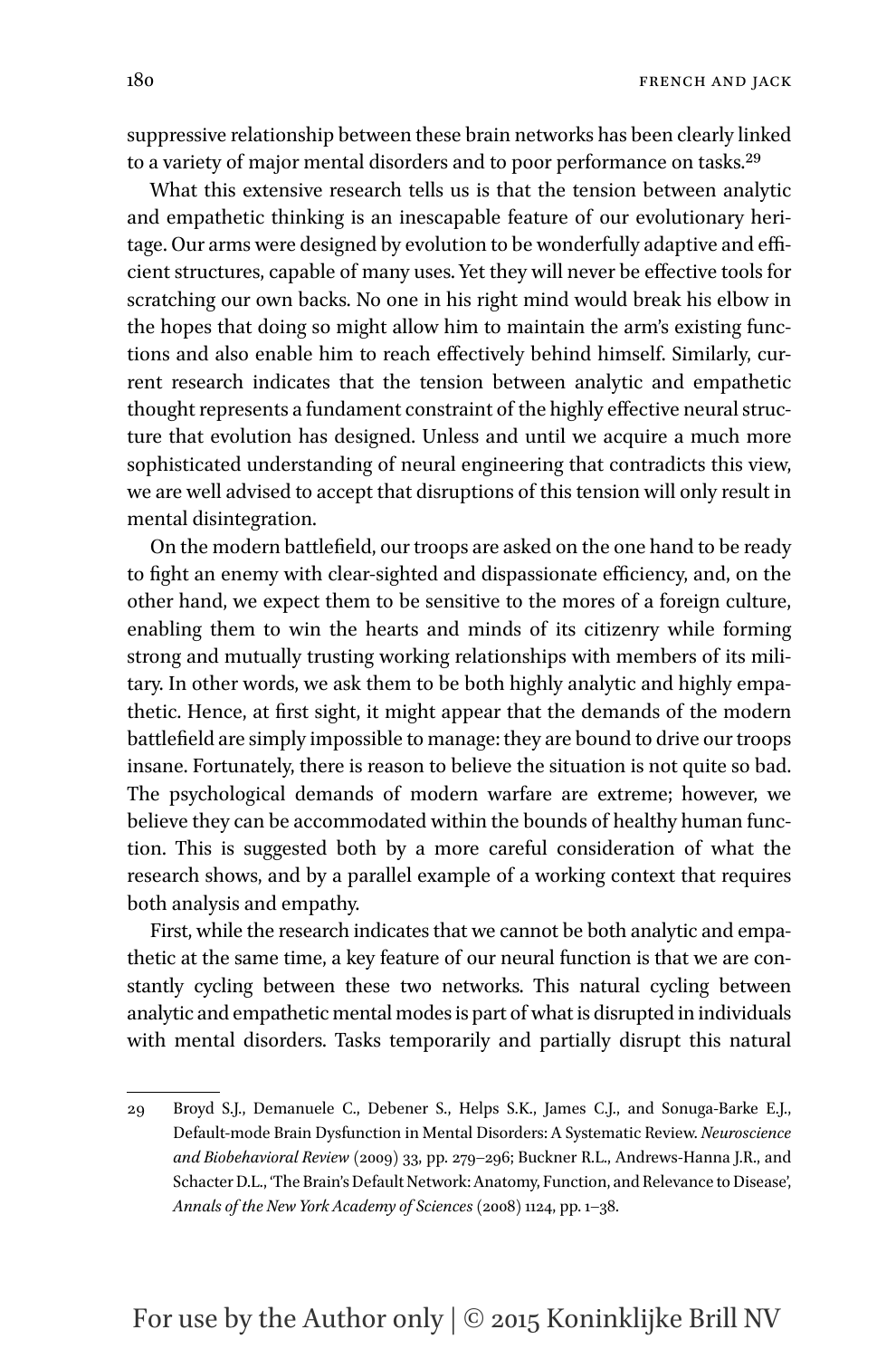cycling, pushing us more into one mode or the other for more sustained periods. However, we know that when a task is used to push healthy participants into one mode, and they are then given a task-free break, they tend to compensate by cycling deeper into the opposing mode the harder they were pushed away from it.30 Therefore, no absolute obstacle is presented by the mere fact that individuals are required to make use of both modes in a particular working context. In fact, provided the switching between modes is well managed, this is likely to be more healthy and sustainable, and less fatiguing, than a work environment that only calls on one of these cognitive modes. The trick is just managing the switching between modes – ensuring that one is in the appropriate cognitive mode to effectively tackle the task at hand. This requires attending to appropriate cues and the possession of a broader cognitive model that allows us to make good use of those cues.<sup>31</sup>

Surgeons face a tension between analytic and empathetic thinking that is similar in some respects to that faced by the modern combatant.<sup>32</sup> The surgeon learns to see his or her patient as a biological machine in need of fixing, a task that is clearly analytic in nature. When surgeons come to wield their scalpels, empathetic thinking is not only of little use to them, but is, in fact, a positive hindrance. There is no use in surgeons contemplating the emotional significance of their immediately harmful actions as they cut into their patients. A number of steps are taken to help avoid the distracting effects of inappropriately engaging empathetic thinking at these moments: the patient's face is usually occluded from view (usually only the anesthetist views the face, in order to be sensitive to facial cues that might indicate waking), and there is generally a prohibition against performing surgery on close friends and

<sup>30</sup> Pyka M., Beckmann C.F., Schoning S., Hauke S., Heider D., Kugel H., Arolt V., and Konrad C., 'Impact of Working Memory Load on fmri Resting State Pattern in Subsequent Resting Phases', *Public Library of Science One* (2009) 4: e7198.

<sup>31</sup> The research shows that these two modes, corresponding to different 'hardwired' neural systems, can be flexibly deployed and that there are individual differences in our propensity to adopt one cognitive mode or the other. For instance, males who evidence more hostile sexism towards women show less activity in empathetic brain regions when they are shown sexualized images of attractive women. Similarly, humanizing and dehumanizing narratives influence which mode one adopts when viewing depictions of others (see ref 36). Adopting one mode or the other would not usually be a conscious choice, but it is influenced by culture, personality and training. Reference: Mina Cikara, Jennifer L. Eberhardt, and Susan T. Fiske, 'From Agents to Objects: Sexist Attitudes and Neural Responses to Sexualized Targets', *Journal of Cognitive Neuroscience* (2011) 23 (3), pp. 540–551.

<sup>32</sup> [http://medicaleconomics.modernmedicine.com/medical-economics/content/tags/](http://medicaleconomics.modernmedicine.com/medical-economics/content/tags/analysis/why-its-so-difficult-physicians-be-empathetic-and-analytic-s) [analysis/why-its-so-difficult-physicians-be-empathetic-and-analytic-s](http://medicaleconomics.modernmedicine.com/medical-economics/content/tags/analysis/why-its-so-difficult-physicians-be-empathetic-and-analytic-s)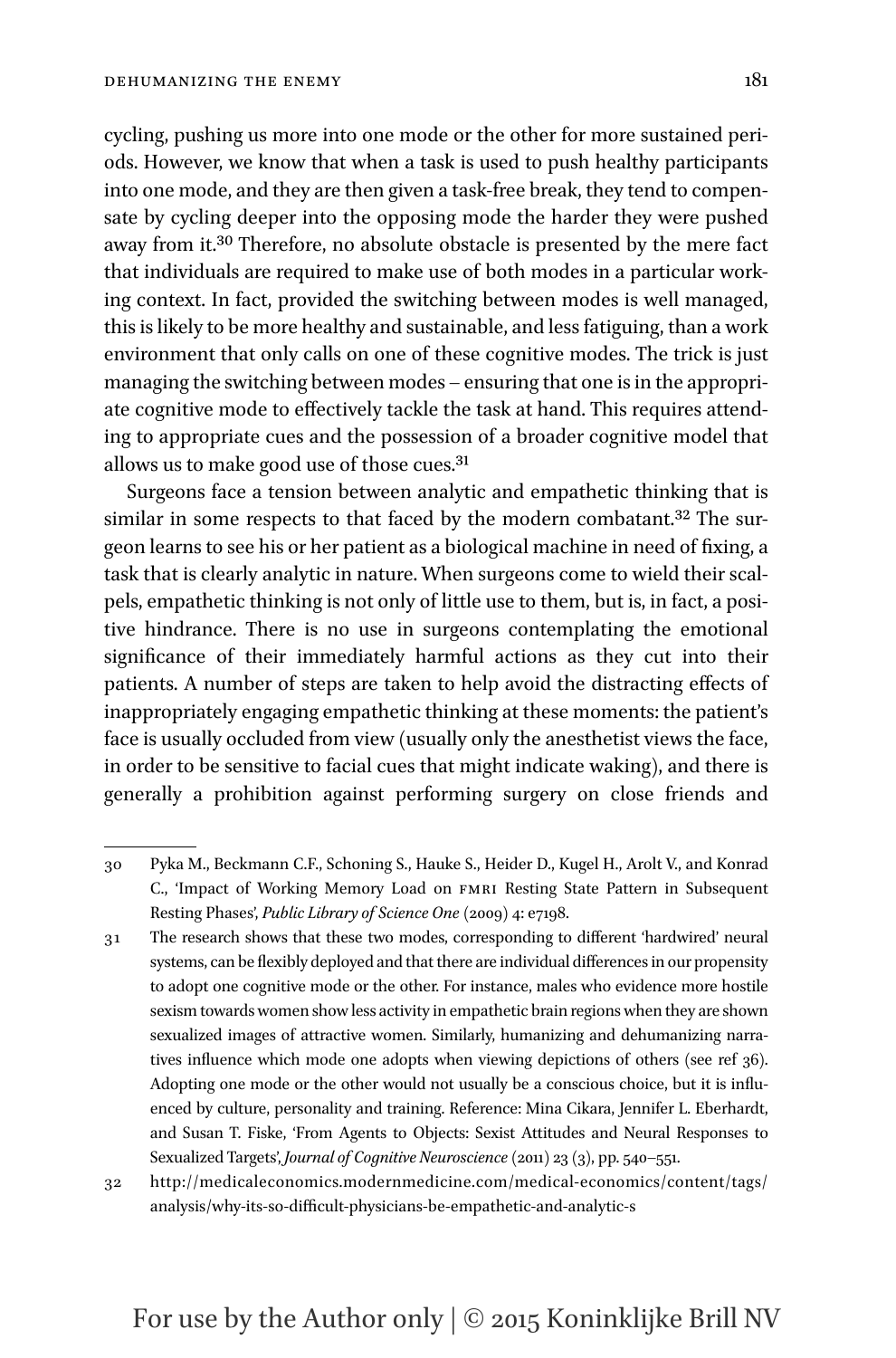relatives. Yet the surgeon's job is rarely accomplished in the operating theatre alone. Surgeons usually meet the patient and family members both before and after the surgery: moments when a more empathetic approach is not only useful, but often essential both to ensuring fully informed consent for the procedure has been obtained, and for the patient's recovery.

Clearly, it can be hard to reconcile the adoption of these two very different cognitive modes towards the very same person. Hence, there is considerable concern about the bedside manner of many physicians, and concerns have been raised about the prevalence of dehumanization in medical practice. Nonetheless, these two modes are effectively reconciled by able physicians every day, and work in social psychology suggests a number of concrete steps that are likely to facilitate their reconciliation in general medical practice.<sup>33</sup>

The broad cognitive context in which people work plays a highly significant role in their ability to reconcile these opposing cognitive modes. Accountants who stand up from working on spreadsheets at their computers to attend client meetings or chat with colleagues at the water cooler are not likely to have difficulties. In this case, the cues and cognitive context make adoption of the appropriate cognitive mode a simple matter. This is harder to achieve in a medical context, where the predominant mental model is to view patients as biological machines, and where many types of interaction require swift transitions between modes in response to subtle cues. When should a physician respond to the medical history a patient is describing by integrating it with a medical understanding of the condition, and when should she pause from this task to connect interpersonally with the patient's often distressed experience of that condition? Both modes are important to patient outcomes, but juggling them effectively is not always easy.

The tension faced by modern troops is even harder to reconcile. Physicians may at least reflect that their immediately harmful actions, whether they be surgical or the prescription of drugs with powerful side-effects such as chemotherapeutic agents, are actually aimed at healing patients. One step back and two steps forward is still progress in the right direction. However, no such luxury is afforded to combatants, who cannot miss the obvious fact that the harm they inflict can never be reconciled for the person at whom it is directed. Instead, they can only offset these acts of harm by justifying it in terms of the harm they prevented to their fellow troops, as well as appealing to more abstract notions of their honor, service, and duty, and the larger purpose of the conflict in which they are engaged.

<sup>33</sup> Haque O.S., and Waytz A., Dehumanization in Medicine Causes, Solutions, and Functions. *Perspectives on Psychological Science* (2012) 7, pp. 176–186.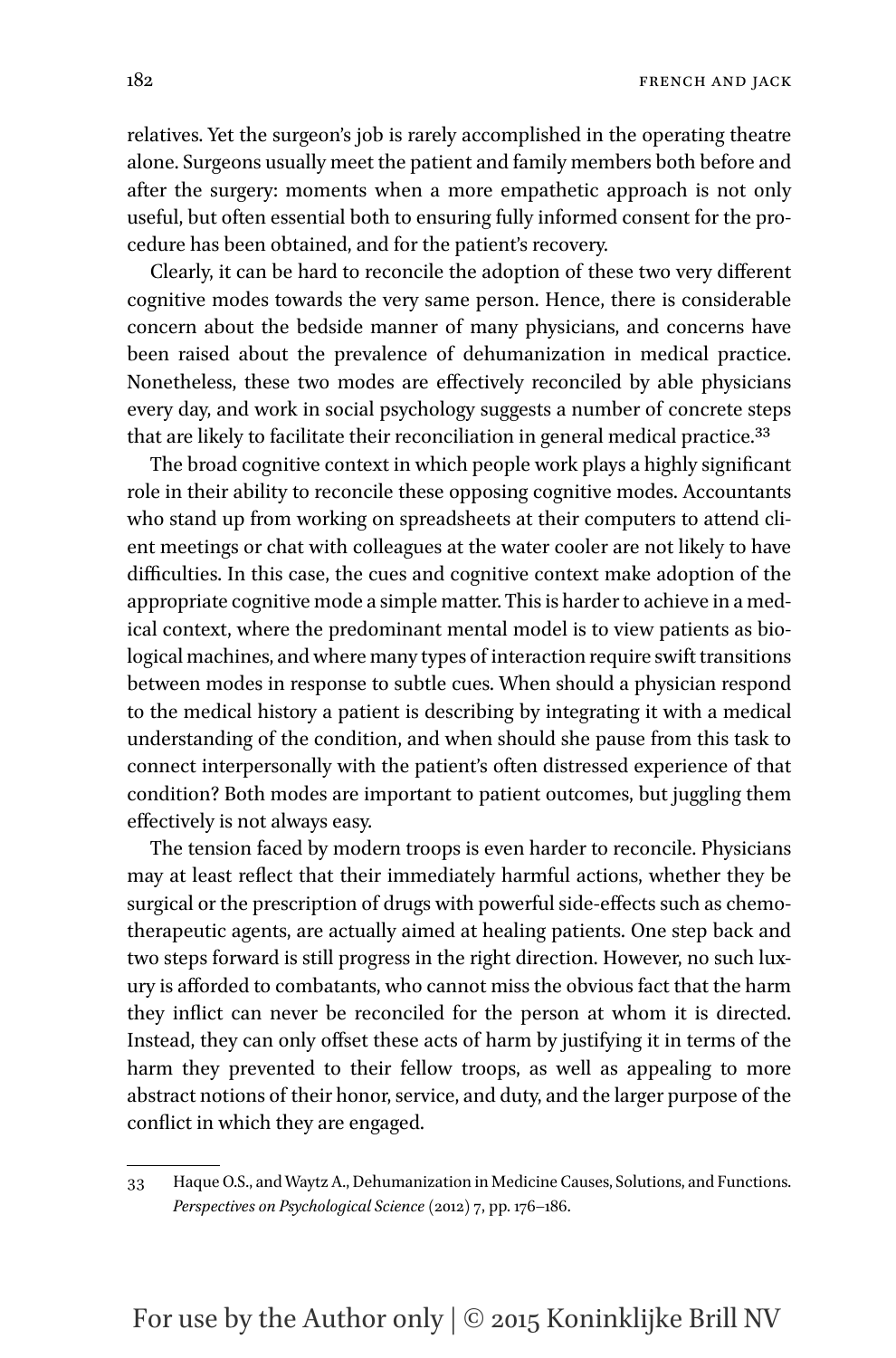The profound psychological dissonance provoked by an act as ultimately harmful as killing can only be offset by the possession of a very strongly embedded cognitive model that allows it to be reconciled. If this positive cognitive model is not reinforced, some troops are bound to resolve the intolerable dissonance by adopting a cognitive model that is destructive, both to their military performance and to their own long-term emotional well-being.

As we will shortly discuss, the destructive effects of dehumanizing, even when contained, are always bound to lurk beneath the surface in armed conflict. The simple reason for this is that dehumanizing represents a natural, and often psychologically necessary, coping mechanism. However, before fully entering into that discussion, it is important to establish some key points. First, some readers may be skeptical that something as abstract as cognitive context is likely to have a major influence on brain function. Second, it is crucial to distinguish between different types of dehumanizing. Third, it is necessary to establish a neural basis for our claim that dehumanizing has negative effects not just on the individual who is dehumanized, but also on the dehumanizer.

#### **Dehumanizing and the Brain**

The human brain has a mixed architecture. A great many of the computations it achieves, which allow us to perceive and act, occur largely automatically and in parallel. These processes have some capacity limits, yet it has long been observed that the greatest limits on human performance reflect the limited capacity of our higher cognitive functions. Until recently, it was thought that these effortful and cognitively demanding processes reflected the operation of a single, unified general reasoning system. However, we now know this is not true. There are two largely distinct systems that are involved in cognitively effortful processing. In the brain, these correspond to the two networks of brain areas that we previously described as being involved in analytic and empathetic thought. The distinction between these systems has only become apparent as a result of brain imaging technology. In behavioral tests the two systems appeared to be a single system because of their tendency to mutually suppress, and hence trade off with, one another. It is striking that this division, which was only hinted at in decades of behavioral research on human performance, is so stark and obvious when we look into the brain.

Brain imaging gives us a new way of looking at cognitive effort. Instead of looking at indirect behavioral measures of effort, we can more directly see how different types of cognition engage these two networks. Of particular concern here is how this relates to the phenomenon of dehumanization. Recent work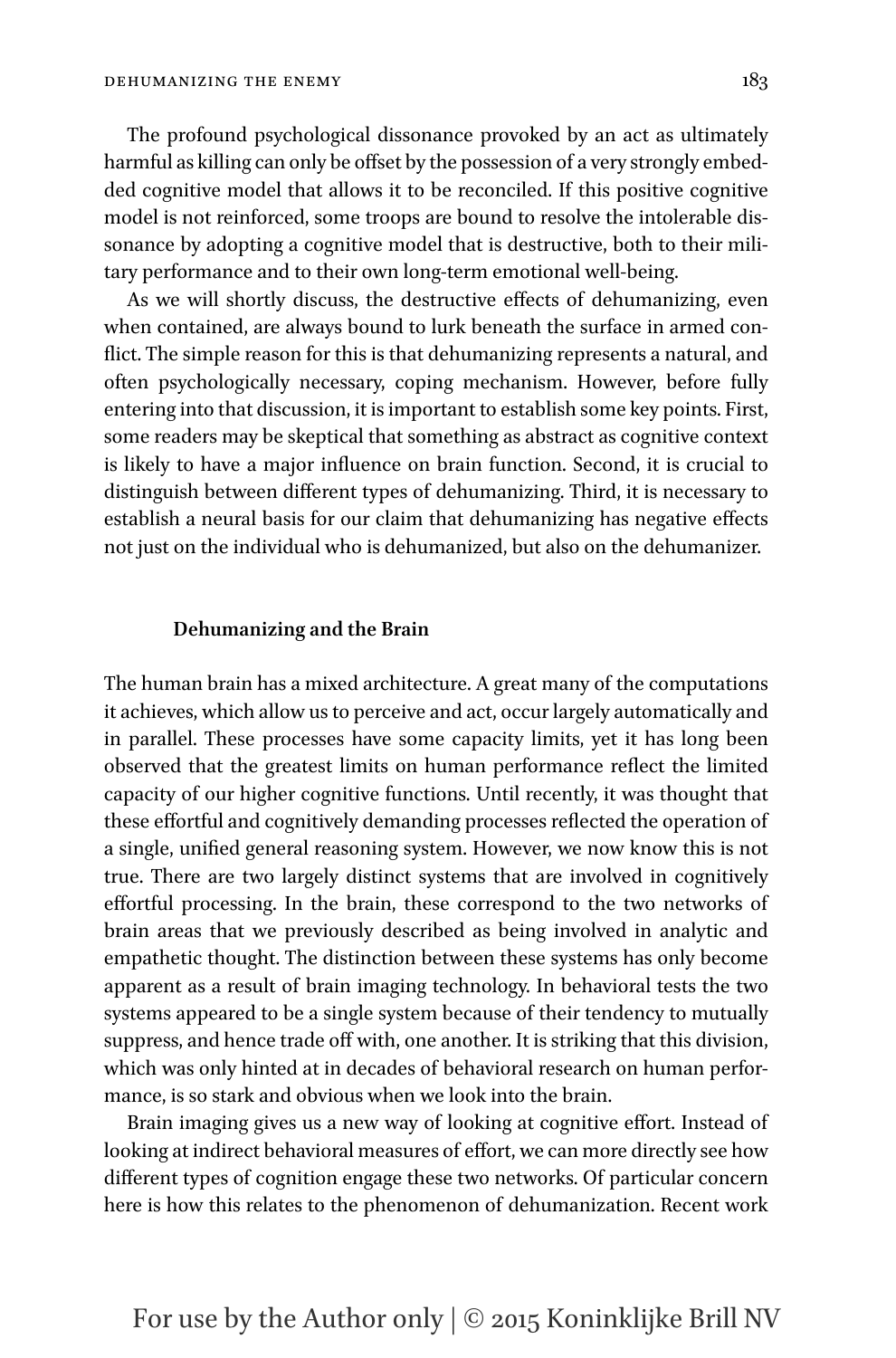in psychology suggests there is an important distinction between two types of dehumanizing.34 On the one hand, we can equate people with inanimate objects or machines (in a military context, this is reflected by the use of expressions such as "neutralizing targets"). On the other hand, we can equate people with animate but "lesser" beings, i.e. non-human, dangerous animals, or imaginary monsters (virtually all military propaganda about the enemy involves examples of this, but perhaps the most notorious example is the Nazi propaganda film "The Eternal Jew" that directly equates Jews with vermin35). The distinction between these two forms of dehumanizing is supported by behavioral work. This shows, for instance, that these different forms of dehumanizing are associated with different emotions: objectifying people is associated with indifference on the part of the dehumanizer, and feelings of sadness and anger in the dehumanized; whereas animalistic dehumanization is associated with disgust on the part of the dehumanizer, and feelings of shame and guilt in the dehumanized.36

We recently conducted a study that examines what happens in the brain when ordinary participants of a wide range of ages view social narratives similar to dehumanizing propaganda.<sup>37</sup> To those who are not attuned to social perception, these narratives might appear broadly similar in content. All involved depictions of people engaged in different activities. For instance, one stimulus depicted a thirsty runner kneeling down to drink from a puddle (acting like an animal), while another stimulus depicted a girl stressed by an exam who nonetheless refuses an opportunity to cheat (the opposite of acting like an animal). It is obvious that these prompts suggest differences about the people depicted. It is perhaps more surprising how clear the differences are in the brains of observers who perceive these different kinds of minds. Specifically, the two limited capacity networks, involved in analytic and empathetic reasoning, showed quite different patterns of recruitment depending on relatively subtle aspects of how people are depicted. The major networks of our brains are

<sup>34</sup> Haslam N., 'Dehumanization: An Integrative Review', *Personality and Social Psychology Review* (2006) 10, pp. 252–264.

<sup>35</sup> Eberhard Taubert, writer, and Fritz Hippler, director, "The Eternal Jew," Deutsche Film Gesellschaft (1940).

<sup>36</sup> Bastian, B., and Haslam, N. 'Experiencing Dehumanization: Cognitive and Emotional Effects of Everyday Dehumanization', *Basic and Applied Social Psychology* (2011) 33 (4), pp. 295–303.

<sup>37</sup> Jack, A.I., Dawson, A.J., and Norr, M., *Seeing Human: Distinct and Overlapping Neural Signatures Associated with Two Forms of Dehumanization*. Revised manuscript currently under review.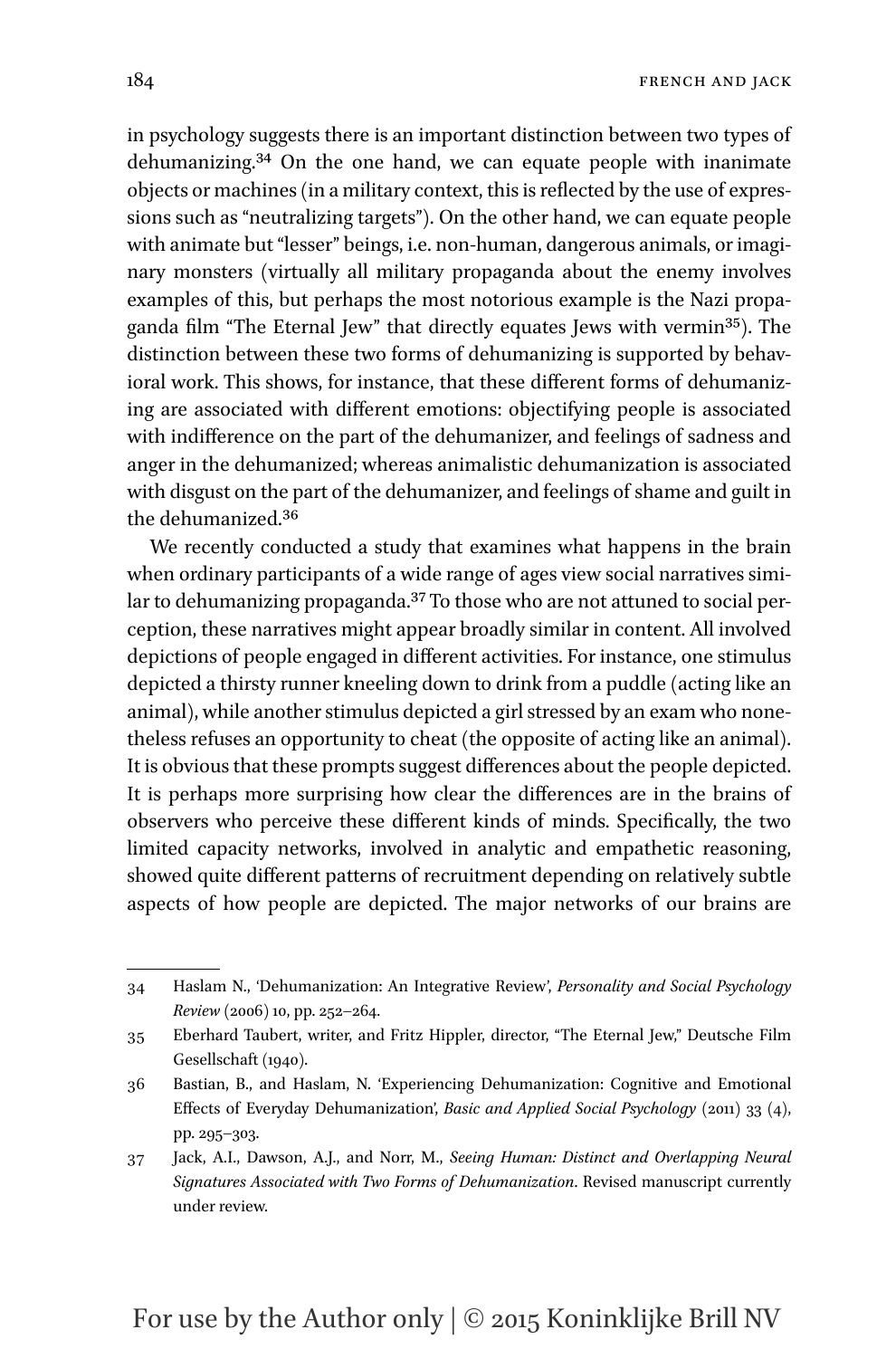extremely sensitive to these social cues, even though we often fail to realize these profound differences in our how we are thinking.

On the basis of this work, we can identify four broad cognitive modes that humans use to think about other people, which are distinct in terms of the extent and type of cognitive effort involved: (1) When we think of people as objects, we barely engage any effortful cognitive processing. We remain indifferent, including to their suffering, and have cognitive resources to spare. (2) When we think about people as biological machines, as a doctor or neuroscientist does, we engage analytic but not empathetic reasoning areas. (3) When we humanize people (i.e. when we think about their experiential point of view), we engage empathetic but not analytic reasoning areas. (4) When we animalistically dehumanize people, or engage in Machiavellian thinking, we engage both networks. In this mode we think about the person as an agent driven by beliefs and desires, but we refuse to recognize the other as a truly feeling being similar to ourselves. We recognize it if the other person is suffering, but we do not feel concern about it – we may even take sadistic pleasure in it. Not only is this last mode the most cognitively demanding, as it requires both our analytic and our empathetic cognitive resources, but it also breaks with our usual tendency to suppress one network when we activate the other. This cognitive mode has greater similarity to the typical pattern seen in individuals with mental disorders than it does to the typical pattern seen in healthy individuals.

We call this fourth mode a blended cognitive mode because it involves aspects of both analytic and empathetic thinking. It is often useful. It undoubtedly represents an important aspect of healthy human thinking, but it is also limited and unstable. It is engaged when we think creatively, which sometimes yields important insights, but also often yields bizarre, illogical, and unhelpful ideas. It is important when we need to think politically or respond to someone who has malevolent intentions, yet it involves a failure to fully appreciate the other's experiential world. It also occurs more frequently when people are chronically fatigued or sleep deprived. While it is no doubt perfectly healthy to cycle between this and other cognitive modes, it is plausible that individuals who chronically adopt this cognitive mode are putting their psychological integrity at risk.

We believe that we must train our troops to dehumanize the enemy. To ask them to consider the humanity of an individual at the very moment they are killing that person is simply to ask too much. Such a stance would hinder their ability to think in a clear, logical, and efficient manner, putting themselves and their fellow combatants at risk. Yet, we do no better if we allow our troops to animalistically dehumanize the enemy. This stance may provide them with a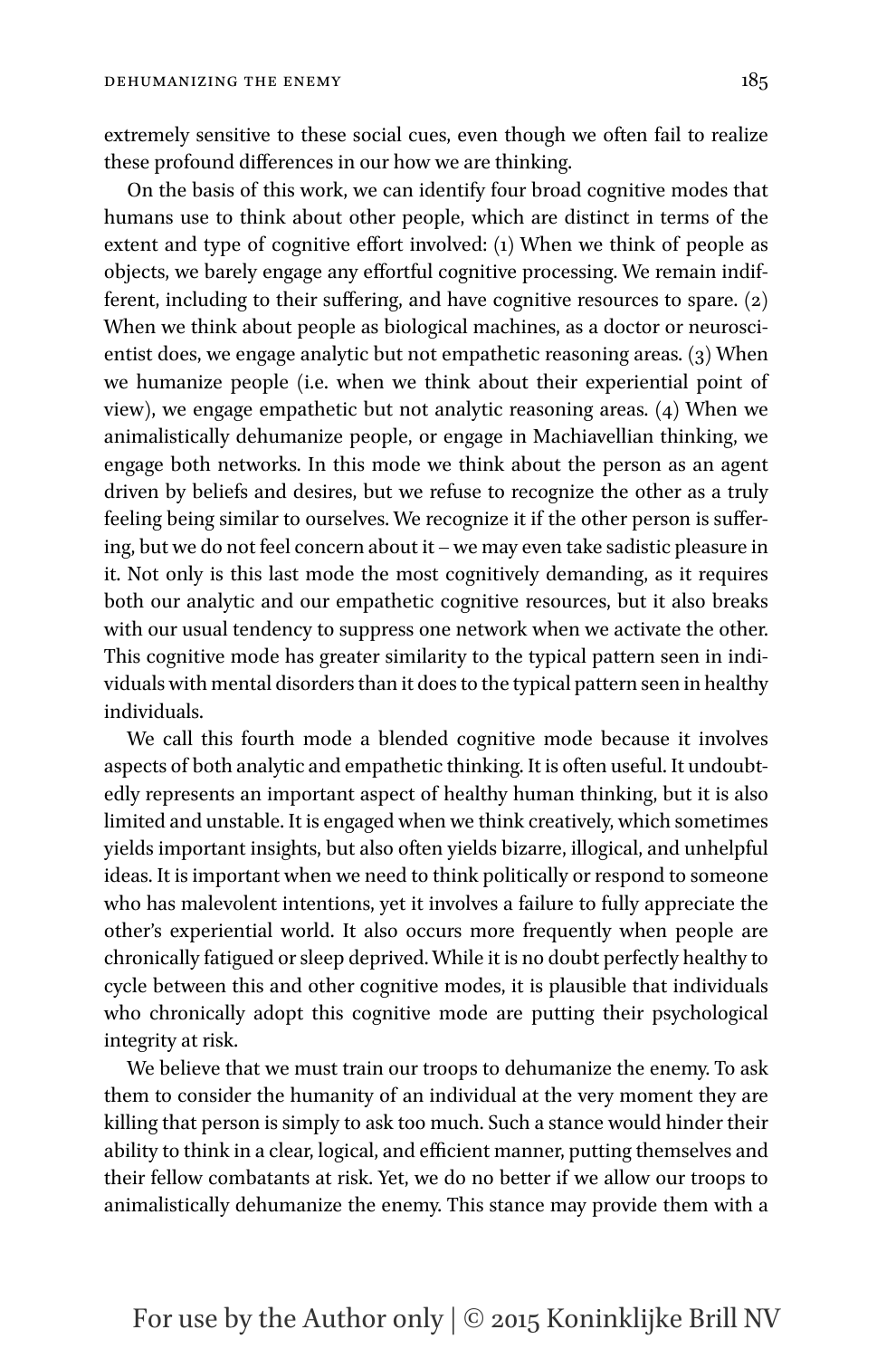motivation to kill, but it is neither a desirable motivation nor a cognitively efficient state. Instead, we should encourage our troops to objectify the enemy, at least while they are engaged in the business of combat. This is the only mode that frees their cognitive resources to deal with the strategic and performance demands of combat.

#### **Dehumanizing in a Military Context**

Animalistic dehumanization is generally what we associate with atrocities that spring from rage and hatred. They are often acts of revenge, and may trigger vicious cycles of reprisals. Unlike objectifying, this is not an emotionally disengaged cognitive mode. It is an emotionally dysfunctional cognitive mode. wwii combat veteran J. Glenn Gray brings home the agony of the warrior who has become trapped in such a cycle in his modern classic on the experience of war, *The Warriors: Reflections on Men in Battle*:

The ugliness of a war against an enemy conceived to be subhuman can hardly be exaggerated. There is an unredeemed quality to battle experienced under these conditions, which blunts all senses and perceptions. Traditional appeals of war are corroded by the demands of a war of extermination, where conventional rules no longer apply. For all its inhumanity, war is a profoundly human institution…. This image of the enemy as beast lessens even the satisfaction in destruction, for there is no proper regard for the worth of the object destroyed…. The joys of comradeship, keenness of perception, and sensual delights [are] lessened…. No aesthetic reconciliation with one's fate as a warrior [is] likely because no moral purgation [is] possible.38

Objectifying the enemy is a lesser evil. It is better to view our enemies as mere things, like cogs in a wheel or blips on a computer screen, than to hold on to the "image of the enemy as beast," to borrow Gray's language. Yet objectification is certainly not without its moral perils. We know that Nazi propaganda made liberal use of both forms of dehumanization against the Jews and others, and it seems probable that the grotesquely efficient massacres committed in the concentration camps during the Holocaust were primarily conducted through cold, mechanistic objectification. It was meticulously organized mass

<sup>38</sup> J. Glenn Gray, *The Warriors: Reflections on Men in Battle* (New York: Harper and Row, 1970), pp. 152–153.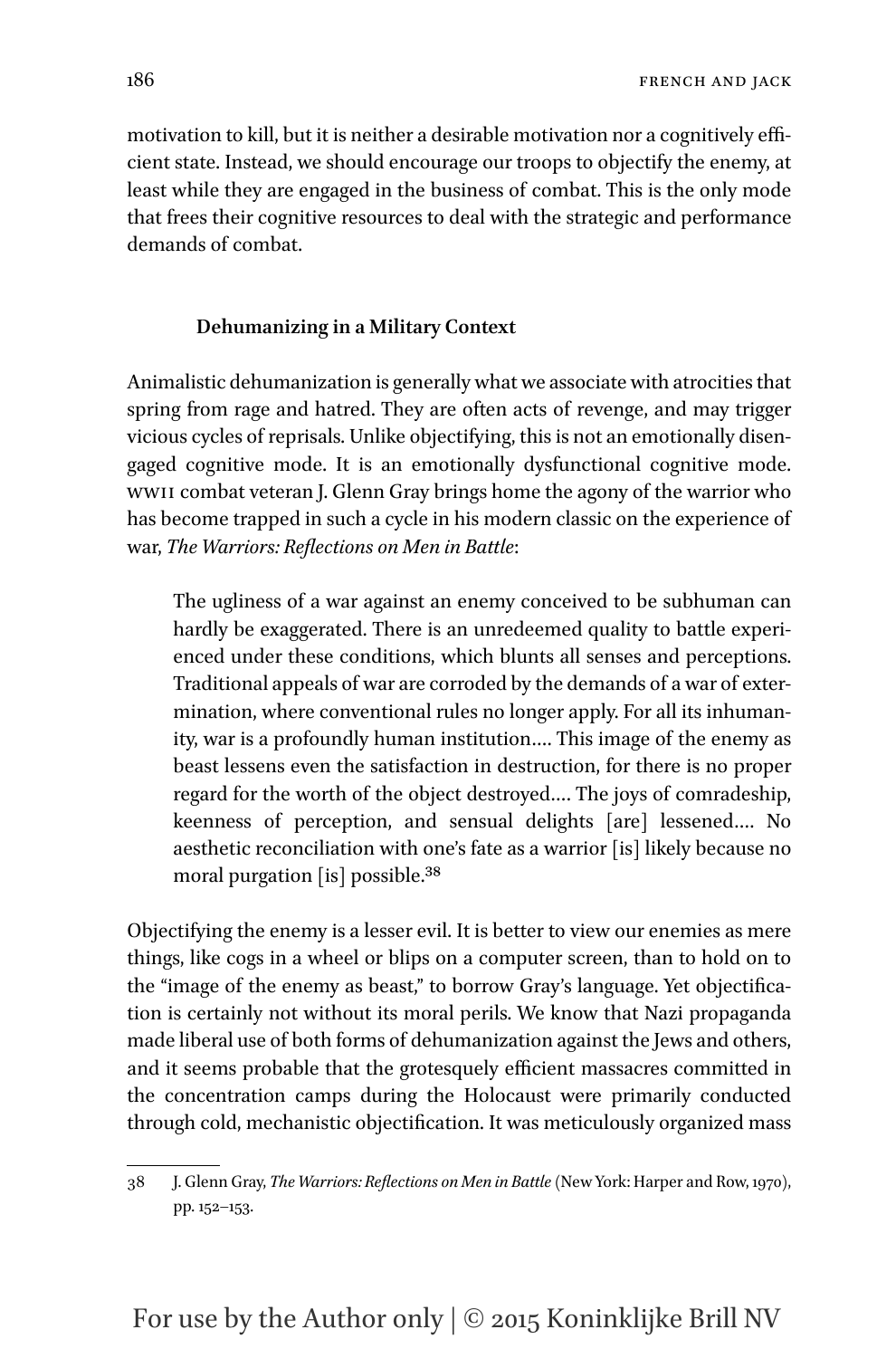murder. As Hannah Arendt so vividly describes in *Eichmann in Jerusalem: A Report on the Banality of Evil,* "The extermination machinery had been planned and perfected in all its details long before the horror of war struck Germany herself, and its intricate bureaucracy functioned with...unwavering precision."39

Objectification certainly has the potential to lead to moral negligence, and thence to horror at one's disregard for the humanity of others. All forms of dehumanization are toxic to some degree, and both animalistic and mechanistic dehumanization can be pressed into service by those constructing conditions for the commission of atrocities. Our troops need to dehumanize their enemies at least to some extent in order to achieve the moral distance needed to do their jobs. Yet, in moments when they reflect upon their actions, they cannot escape the reality that they have killed another human. Even drone pilots, who operate at a safe distance using an interface that is nearly as removed as playing a video game, have been reported to suffer from post-traumatic stress disorder.40 Similar belated realizations of horror have been reported by the crews of World War ii bombers. Only psychopaths can permanently block a re-examination of their actions from an empathetic perspective. Objectifying is a necessary, but temporary, fix. Indeed, if we want our troops to maintain the capacity to question clearly immoral or illegal orders, then we would not want it any other way. And so, in the end, there is no avoiding the need for a larger frame that allows troops to reconcile their actions with the perspectives that are afforded by both analytic and empathetic modes of thought.

If we fail to reinforce this broader positive cognitive frame, then animalistic dehumanizing is bound to rear its head. It appears that a careful and limited disregard for others can be reconciled within such a frame. Surgeons do not feel guilt for cutting into their patients, because they know it was for a good end. Yet if they carelessly cut too much, some guilt is appropriate. The oncologist does not feel bad that the chemotherapy treatment brought a patient to her knees, provided the course was justified. But if a doctor encourages a treatment that would never work, rather than listening to the patient's wish to die more comfortably in the company of loved ones, then, again, re-examination of that action is appropriate.

The larger moral context is essential here, even more so for the combatant who cannot, and for his own well-being should not, escape a degree of sadness at the lives he has ended. Disregard for others, when limited and justified, can

<sup>39</sup> Hannah Arendt, *Eichmann in Jerusalem: A Report on the Banality of Evil* (New York: Penguin Books, 1977), p. 116.

<sup>40</sup> James Dao, "Drone Pilots Are Found to Get Stress Disorders Much as Those in Combat Do," *New York Times,* February 22, 2013.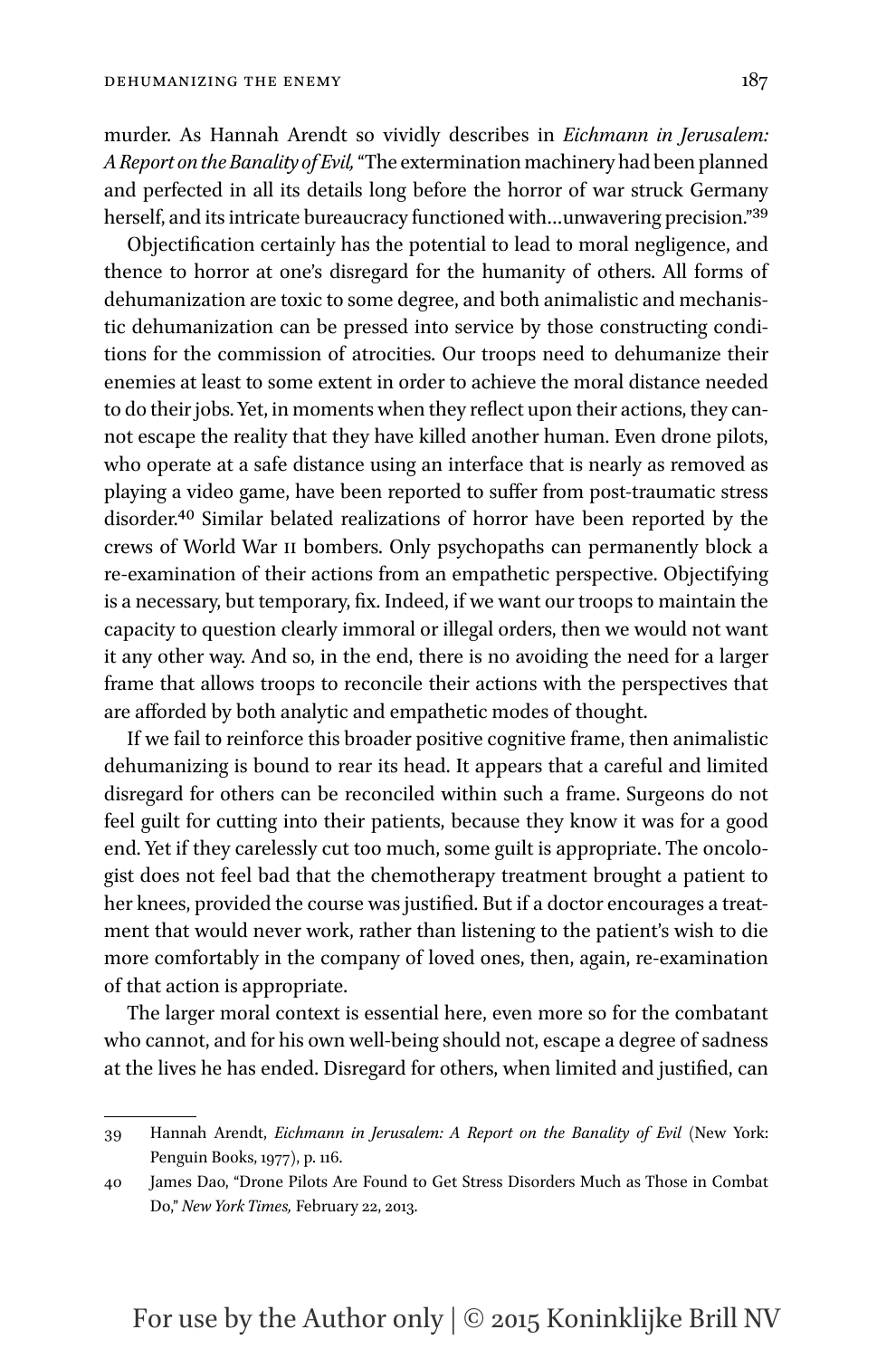be reconciled. However, it is a much greater challenge to reconcile hatred, contempt, and acts of killing that are motivated by them. The psychological dissonance of honestly facing such actions can be almost unbearable for the individual. So powerful is our sense of allegiance to our tribe that these actions are often unbearable even if we had no hand in an atrocity, but it was done by the social group with which we identify. Often, the only route to relieving this pressure is the damaging fix of animalistically dehumanizing the enemy.

If our actions cannot be reconciled with recognition of the humanity of our enemies, then our only psychological escape route is to deny their humanity. The inevitable nature of this process can even be observed at a very distant remove from actual combat. When both undergraduates and typical American citizens are told that their in-group has perpetrated violence against an outgroup, their sense of collective responsibility causes them to animalistically dehumanize the out-group.<sup>41</sup> We can only imagine how much more powerful this effect is when combatants learn of atrocities committed in the same theatre of war by their fellow troops. Psychological research indicates that witnessing such examples leads to a lowering of the ethical bar for the witnesses, unless the perpetrators are shunned for them.42 It is exceedingly dangerous for such behavior to become normalized.

We believe that the only way to counter these tendencies is to emphasize a sense of social identification that is explicitly predicated on honorable conduct – that is, to inculcate the right kind of warrior's code.43 Such a code will insist on bright lines demarking honorable and dishonorable behavior, and will motivate troops to maintain these lines as a sacred obligation they owe to those who have come before them, to their fellow troops, and to themselves. They should be charged to act with honor because they have chosen to bind themselves to a particular set of values and norms; and their discipline should be such that that commitment will not waver, regardless of what perceptions they may have of those they fight. In this way, the process of social identification that is so essential to the psychological integrity of the combatant will

<sup>41</sup> Castano E., and Giner-Sorolla R., 'Not Quite Human: Infrahumanization in Response to Collective Responsibility for Intergroup Killing' *Journal of Personality and Social Psychology* (2006) 90, pp. 804–818.

<sup>42</sup> Gino F., Ayal S., and Ariely D., 'Contagion and Differentiation in Unethical Behavior: The Effect of One Bad Apple on the Barrel', *Psychological Science* (2009) 20 (3), pp. 393–398.

<sup>43</sup> See Shannon E. French, *The Code of the Warrior: Exploring Warrior Values, Past and Present*, Chapter One: "Why Warriors Need a Code," (New York: Rowman and Littlefield, 2003), and also Mark Osiel, *Obeying Orders: Atrocity, Military Discipline, and the Law of War* (New Brunswick and London: Transaction Publishers, 1999).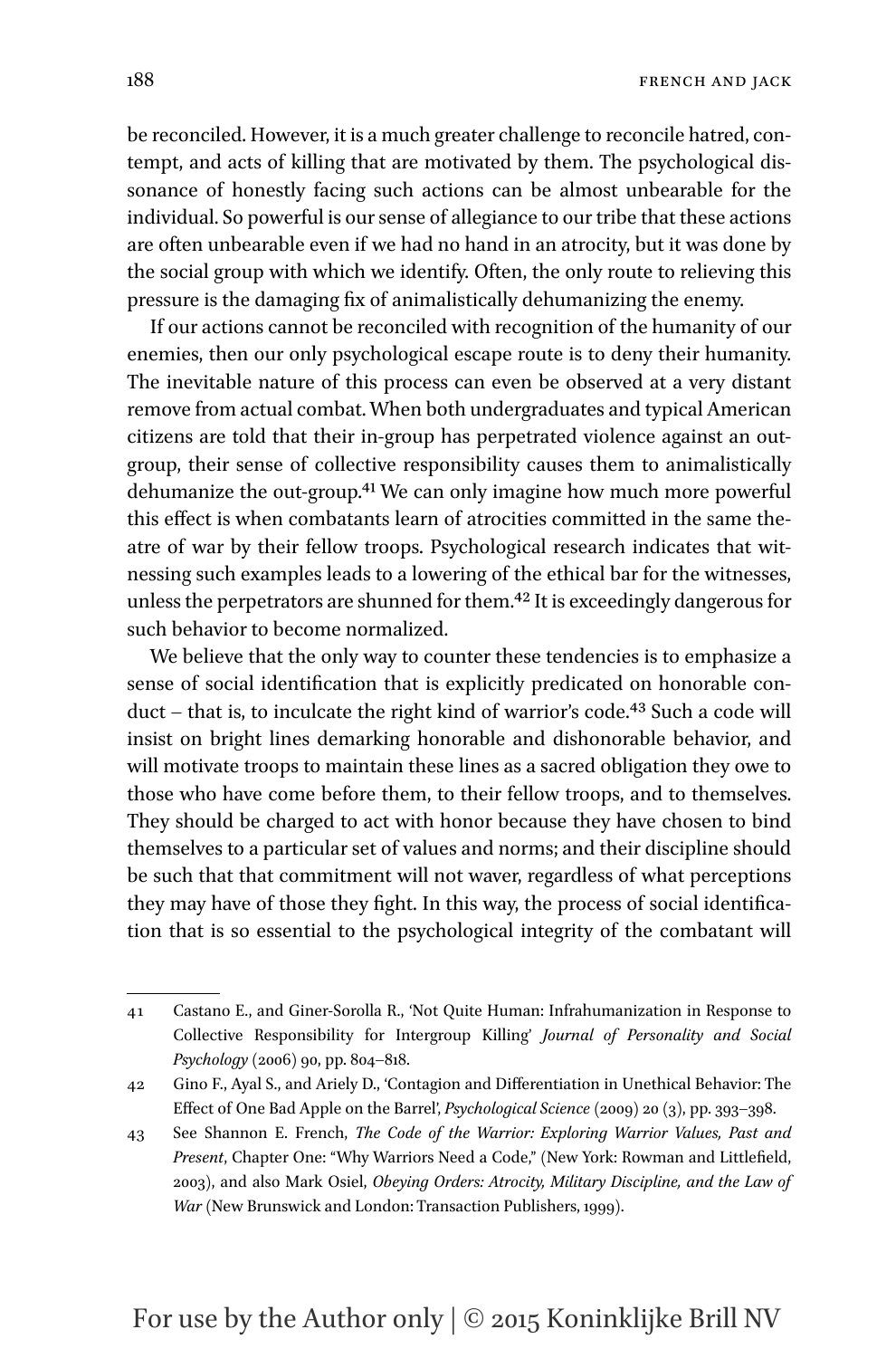serve to actively guard against what is otherwise a very natural and powerful human tendency to animalistically dehumanize the enemy.

There is an understandable temptation to employ animalistic dehumanization to motivate troops to kill, because it appeals to the natural passions that arise in combat settings. However, animalistic dehumanization is pernicious because it is at odds with maintaining discipline and control over one's actions and emotions. General Benoit Royal supports this point extremely well in his analysis of *The Ethical Challenges of the Soldier*:

The soldier at war will always be liable to be overwhelmed by passion, a feeling of revenge, and the appeal of cruelty. In armies worthy of the name, it is right to require those who exercise command, at every level, to contain possible excesses of passion by their subordinates; for similar but more important reasons, it is essential that they prevent themselves using such excesses as a way of dramatically increasing their fervor in combat. …[T]he essence of the profession of arms [is]…the responsibility that the leader accepts for the use of force and the management of lethal risk.44

It therefore makes the most sense to continue the modern trend toward mechanistic, but not animalistic, dehumanization in military training. It is better to train troops to "neutralize targets" than to "exterminate the evil-doers." The latter may produce short-term gains, but it will undermine long-term goals and increase the odds of war crimes.

There is also the issue of reinforcing a cognitive model that clearly determines the appropriate context and targets for dehumanizing. It is one thing for troops to use a sanctioned form of mechanistic dehumanization to enable them to execute their legal orders and kill enemy combatants: legitimate targets. It is quite another for entire populations, including combatants and noncombatants, to be dehumanized en masse. In other words, dehumanization should be linked to a particular task and in response to specific actions or threats, not to a people. In legal terms, the issue is enforcing the rules of engagement. In cognitive terms, if the law is to be followed reliably in practice, troops need to be trained to recognize concrete cues and move rapidly into the appropriate cognitive mode in response. Ultimately, it may be possible to test for this ability and use these tests to determine fitness for combat. The mental readiness of troops to achieve such fluid and appropriate transitions is very

<sup>44</sup> General Benoit Royal, *The Ethical Challenges of the Soldier: The French Experience* (Paris: Economica, 2012), pp. 63–64.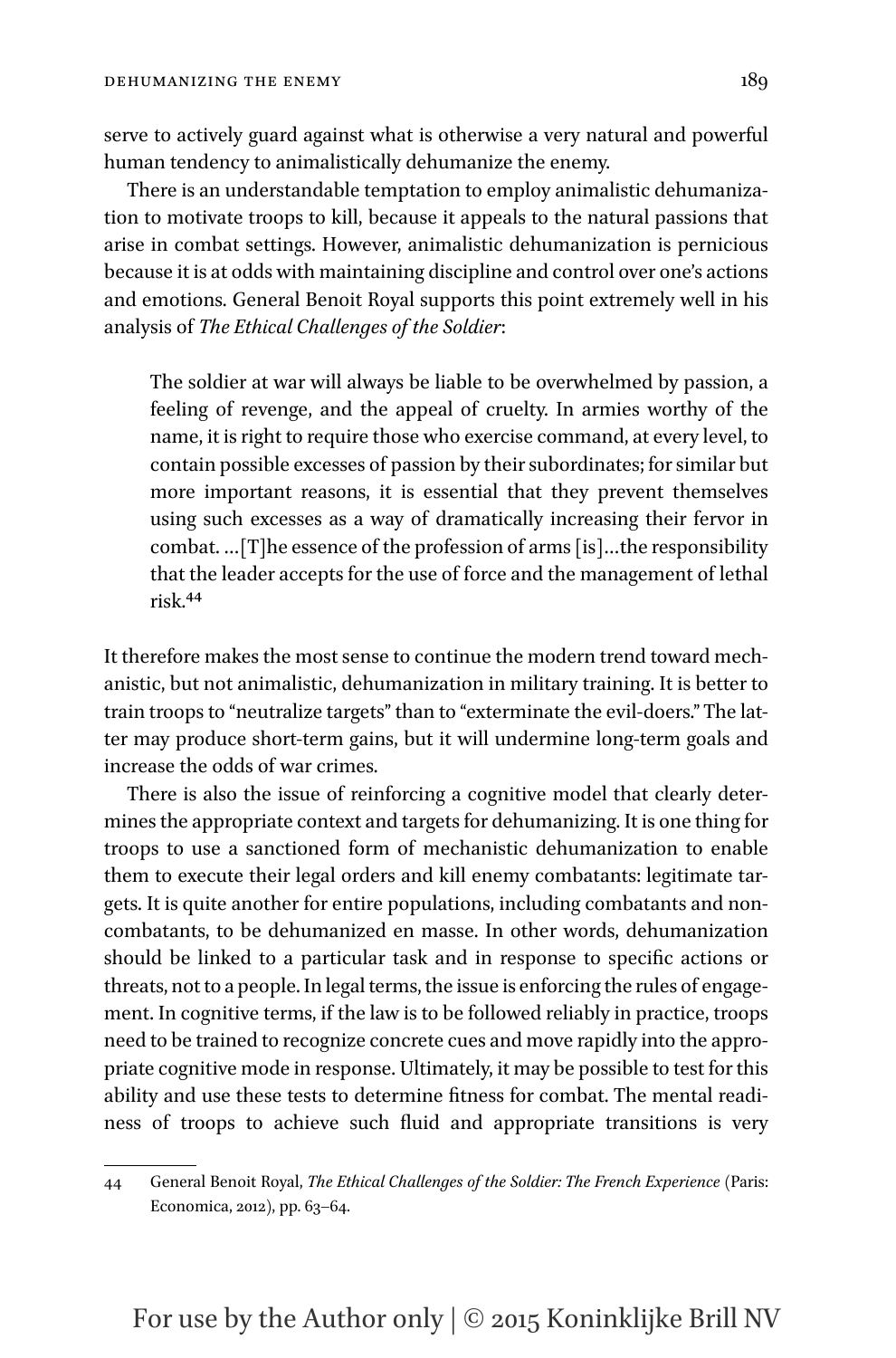important, because of the potential for one inappropriate action, even one that is within the rules of engagement but stems from the wrong psychological motivation, to trigger a vicious psychological circle that encourages more frequent and heinous inappropriate actions. One way to protect against this cycle of dehumanization is to actively humanize the civilian population put at greatest risk by the military engagement.

The us Army is attempting to implement something like this approach through the development of the Human Terrain System (HTS) program. This is  $the$  official  $HTS$  mission statement:

The Human Terrain System develops, trains, and integrates a social science based research and analysis capability to support operationally relevant decision-making, to develop a knowledge base, and to enable sociocultural understanding across the operational environment.<sup>45</sup>

The program brings in subject matter experts, such as anthropologists, sociologists, historians, and linguists, to instruct soldiers about the people and cultures they are likely to encounter. Some of these subject matter experts are even embedded with the troops to provide real-time insights and guidance. The us Army has also joined forces with the Cultural Knowledge Consortium (ckc), a research consortium formed "to facilitate access among multi-disciplinary, worldwide, social science knowledge holders [to] foster collaborative engagement in support of socio-cultural analysis requirements…[to support] us government and military decision-makers, while supporting collaboration and knowledge sharing throughout the sociocultural community."46

There is a lot to be gained by improving our troops' knowledge of and respect for the culture of those they fight. This process can assist in collaborative engagement. It is also likely to be protective of mental health. When troops lose that respect, they experience even greater combat trauma. In his deeply perceptive work, *Achilles in Vietnam: Combat Trauma and the Undoing of Character,* psychiatrist Jonathan Shay stresses how important it is to the warrior to have the conviction that he participated in an *honorable* endeavor:

Restoring honor to the enemy is an essential step in recovery from combat PTSD. While other things are obviously needed as well, the

<sup>45</sup> <http://humanterrainsystem.army.mil/>

<sup>46</sup> <https://ckc.army.mil/Pages/default.aspx>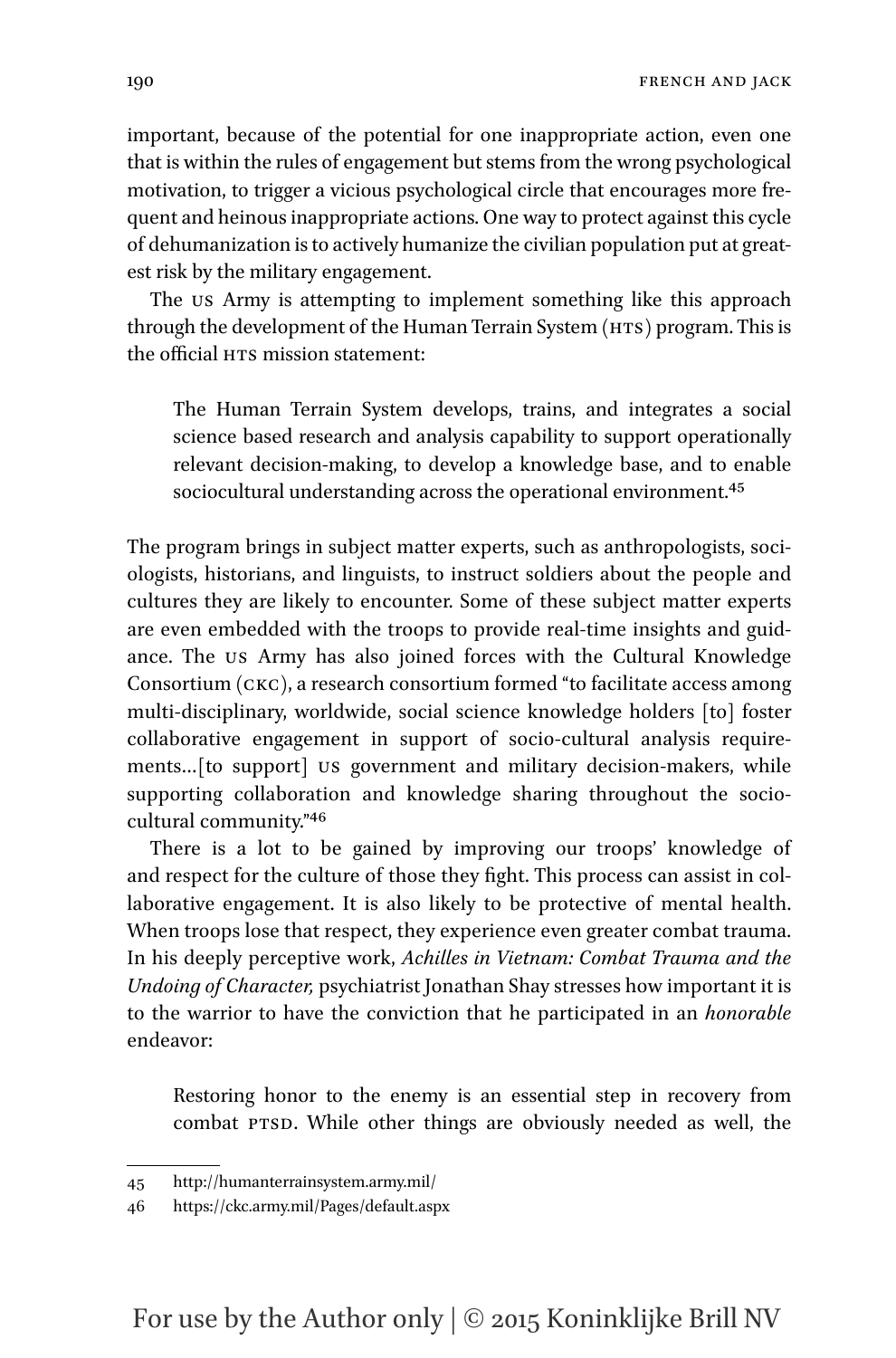veteran's self-respect never fully recovers so long as he is unable to see the enemy as worthy. In the words of one of our patients, a war against subhuman vermin "has no honor."47

In other words, training to support the process of "re-humanization" of the enemy must be given the same attention as the training that allows troops to achieve the necessary psychological distance (mechanistic dehumanization or objectification) to be able to kill. This will support and strengthen troops' ability to appropriately shift between empathetic and analytic stances, so that they "learn to take only certain lives in certain ways, at certain times, and for certain reasons."48

Ted Van Baarda also makes a persuasive case that this kind of training can increase the likelihood that troops will recognize dangerous dehumanizing stances adopted by others and thus be able to raise red flags and intervene to prevent atrocities before they occur. He cites the example of Sergeant Hugh Thompson's intensely empathetic response to the vicious attack on the villagers of My Lai by American soldiers in the Vietnam War (a horrible crime that could have been even worse if Sergeant Thompson and his men had not intervened to rescue the few surviving villagers). Van Baard notes, "Where dehumanization of the enemy facilitates the commission of atrocities, the power of (re-)humanization serves as an antidote and a source for moral courage."49 Military training must continually reinforce the principle that honor demands warriors must show as much courage in preventing war *crimes* as they do in prosecuting legal warfare.

As we have argued elsewhere, by upholding standards, maintaining discipline, accepting certain restraints, and respecting their enemies, warriors can create a lifeline that they can use to pull themselves out of the hell of war and reintegrate into their society, should they survive to see peace restored. That is the purpose of the warrior's code of honor. It is a shield that guards the warrior's humanity.50

<sup>47</sup> Jonathan Shay, M.D., Ph.D., *Achilles in Vietnam: Combat Trauma and the Undoing of Character* (New York: Simon and Schuster, 1994), p. 115.

<sup>48</sup> Shannon E. French, *The Code of the Warrior: Exploring Warrior Values, Past and Present* (New York: Rowman and Littlefield, 2003), p. 3.

<sup>49</sup> Ted Van Baarda, "The Ethical Challenges of a Complex Security Environment," in David Whetham (ed.), *Ethics, Law and Military Operations* (Basingstoke: Palgrave MacMillan, 2010), p. 166.

<sup>50</sup> Shannon E. French, *The Code of the Warrior: Exploring Warrior Values, Past and Present* (New York: Rowman and Littlefield, 2003).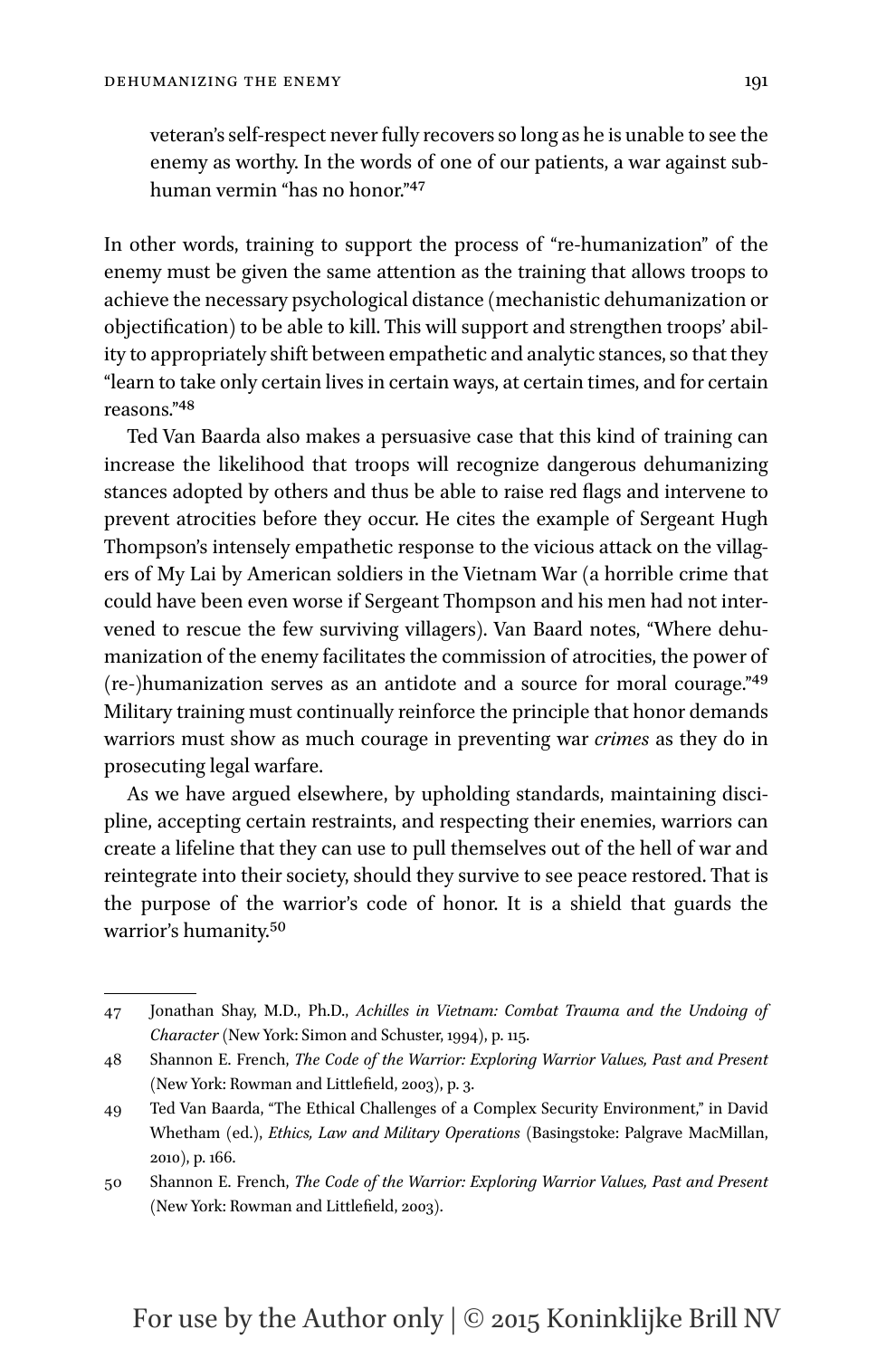192 FRENCH AND JACK

#### **Conclusion**

All forms of dehumanizing are potentially morally perilous. Hence, it is tempting to hope that we might be able to train our troops to fight without ever dehumanizing the enemy.<sup>51</sup> We acknowledge the pull towards this view; however we have come to the conclusion that it is naïve, and even dangerous, to suppose that our troops can and should consistently adopt a stance that requires them to empathize and identify with their opponents. Two observations we have mentioned strongly suggest this conclusion: the historical observation of low kill ratios in conflicts prior to military training aimed at helping troops to objectify the enemy; and the neurological observation that consideration of the humanity of others interferes with our ability to think and act with a clear-headed analytic mindset. Yet perhaps the most telling objection to this view is a matter of moral and psychological intuition. It strikes us that any attempt to square empathy or humanitarian concern for an individual with committing acts of extreme, intentional violence against that person represents a mindset that is too tortured and dysfunctional to condone. Troops should not be asked to love their enemies while inflicting suffering and death upon them. This is the mindset of an abuser, not a mindset we wish to encourage in troops who will return to civilian life.

Violence should be seen as a last resort, but when it is necessary, those who must engage in it have no better option than to place consideration of the humanity of their targets, temporarily, to one side, using the psychological technique of objectification. Given the inevitability that our troops will be required to commit acts of violence towards others, objectification is a necessary psychological strategy that can both allow them to perform their duties well and also safeguard them from the perils of psychological disintegration. In our view, it is entirely consistent with military honor that troops should be enabled to practice a degree of psychological distance towards the enemy when the situation demands it. Such a carefully controlled and limited degree of interpersonal coldness need not be viewed as wrong. Indeed, when properly exercised, it may be viewed as a virtue. It is similar to the notion, which translates well from our analogy with healthcare, of clinical efficiency.

In other words, while we agree that the strategy of objectifying others is morally perilous, we do not regard it as pernicious. That term we reserve for

<sup>51</sup> Nancy Sherman suggests in *Stoic Warriors: The Ancient Philosophy Behind the Military Mind* (Oxford: Oxford University Press, 2005) and elsewhere that troops could practice building empathy with their enemies by "trading places in imagination" (p. 172) and fully embracing their shared humanity.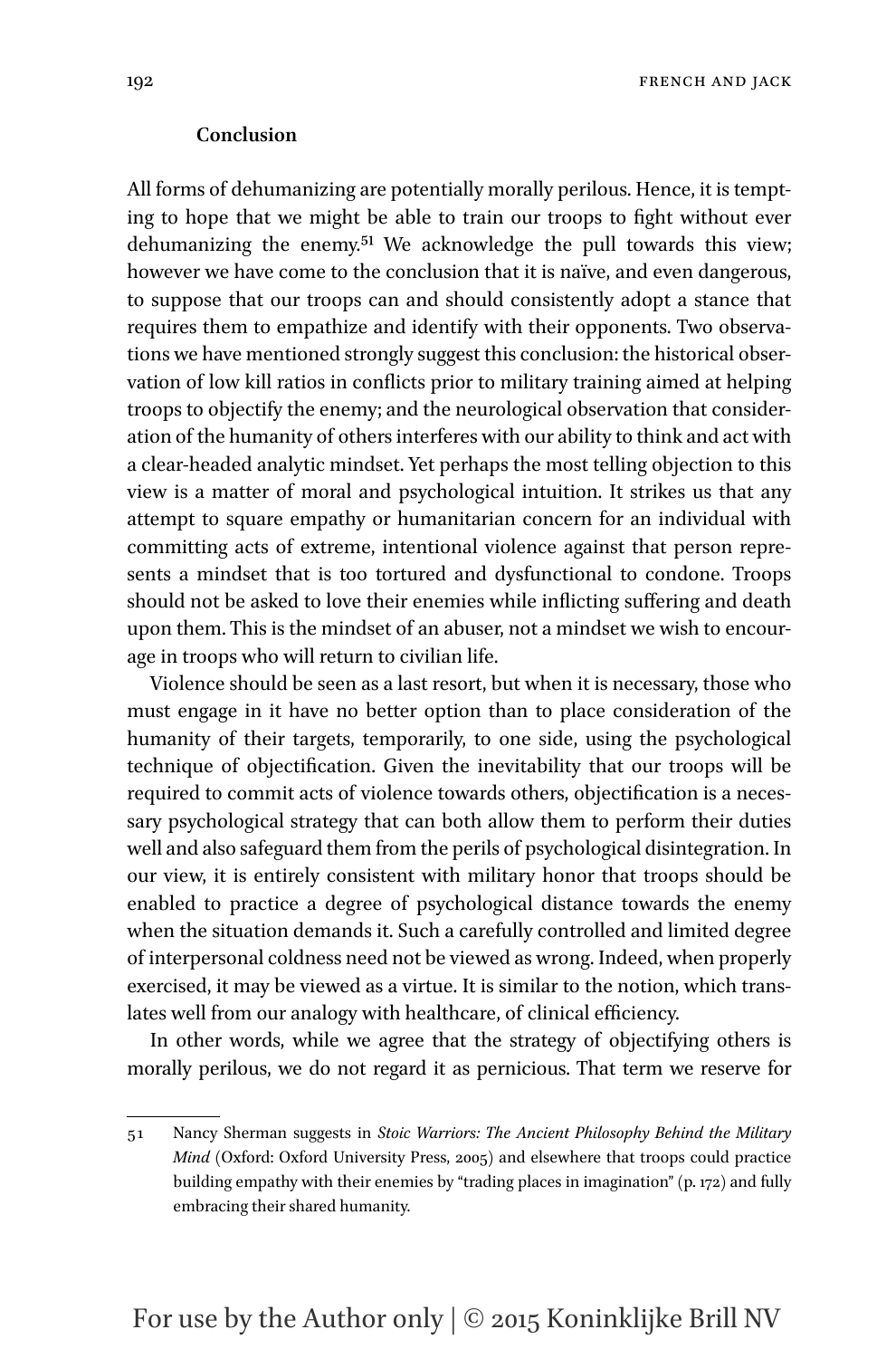animalistic dehumanizing. We suggest that objectification is a psychological tool that has a similar moral status to the weapons our troops are charged with operating. It is essential but dangerous and must be deployed with care and precision. Military leadership recognizes the duty to ensure troops are appropriately trained and monitored in their use of weapons. Similarly, it is the duty of leadership to ensure that troops are properly trained and monitored in their use of psychological distancing strategies. Indeed, the considered use of such psychological strategies is no less essential to the honorable and efficient conduct of war than the physical weapons our modern military so visibly relies upon.

The best military leaders acknowledge and understand the full range of emotions combat troops may experience, but make it clear that intentional deviations from the warrior's code will not be tolerated. Experience has taught these leaders that preserving the humanity of their troops ultimately enhances the safety of those same troops. They will insist on holding the line at necessary objectification of the enemy without permitting animalistic dehumanization of the enemy. Such leaders recognize that excessive and vicious dehumanization of the enemy only clouds the troops' judgment, making them greater targets of hatred themselves, and causing them to underestimate their enemies through lack of respect.<sup>52</sup> Despite the difficulties, especially in urban and asymmetric conflict, great leaders demand that their troops do their utmost to differentiate combatants from civilian populations and re-humanize former combatants when they cease to be legitimate targets (i.e. when they become casualties or pows).

The following is an excerpt from a celebrated speech given by Col. Tim Collins of the British Army, before taking his troops into Iraq in 2003:

Iraq is steeped in history. It is the site of the Garden of Eden, of the Great Flood and the birthplace of Abraham. Tread lightly there. You will see things that no man could pay to see and you will have to go a long way to find a more decent, generous and upright people than the Iraqis. You will be embarrassed by their hospitality even though they have nothing. Don't treat them as refugees for they are in their own country. […] If there are casualties of war then remember that when they woke up and got dressed in the morning they did not plan to die this day. Allow them dignity in death. Bury them properly and mark their graves. […] It is a big step to take another human life. It is not to be done lightly. I know of men who

<sup>52</sup> Shannon E. French, "Sergeant Davis's Stern Charge: The Obligation of Officers to Preserve the Humanity of Their Troops," *Journal of Military Ethics*, David Whetham, guest editor  $(2009) 8 (2)$ , pp. 116–126.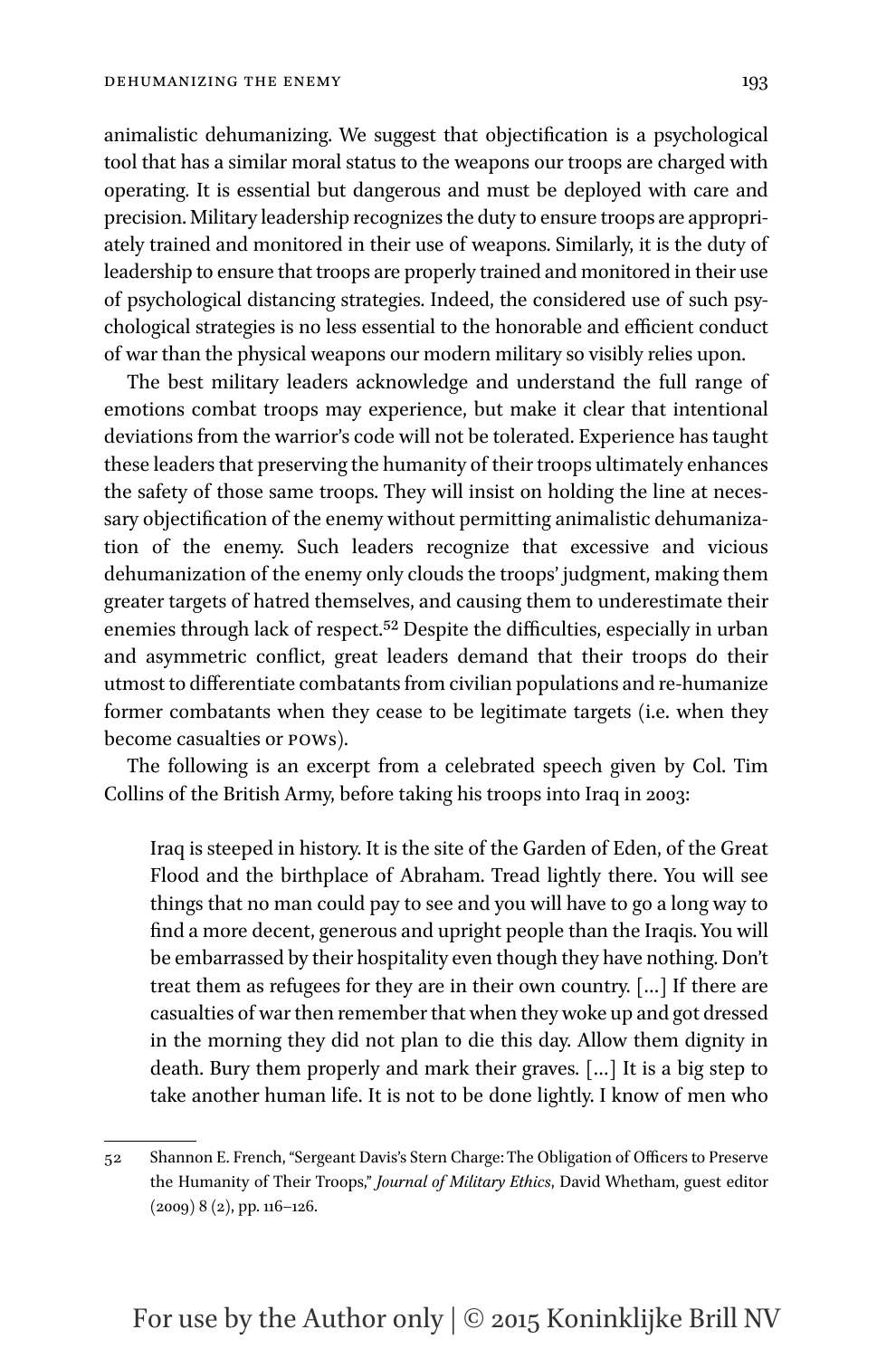have taken life needlessly in other conflicts. I can assure you they live with the Mark of Cain upon them. If someone surrenders to you then remember they have that right in international law and ensure that one day they go home to their family. The ones who wish to fight, well, we aim to please. If you harm the regiment or its history by over-enthusiasm in killing or in cowardice, know it is your family who will suffer. You will be shunned unless your conduct is of the highest for your deeds will follow you down through history. We will bring shame on neither our uniform nor our nation. […] Let's bring everyone home and leave Iraq a better place for us having been there. Our business now is north!<sup>53</sup>

Our troops cannot and should not avoid dehumanizing their enemies to some degree. Just as it is their responsibility to only kill certain people in certain ways at certain times, it is the responsibility of leadership to help them accomplish this by training them to only dehumanize certain people in certain ways at certain times. It takes mental and emotional agility to switch rapidly between different cognitive modes; to go from seeing someone as a "target to be neutralized" to seeing him as a disarmed and wounded prisoner to whom one must render aid. Yet that agility is what morality, martial honor, and military effectiveness demand. Warriors have a duty to act with honor, regardless of whether their enemies do the same. This is a duty they owe to themselves, to each other, and to their mission. Most fulfill it faithfully, sacrificing without complaint, and, to paraphrase Col. Tim Collins, bringing shame on neither their uniforms nor their nation.

The conduct of most troops in the face of extraordinary psychological demands is nothing short of exemplary. Nonetheless, we should not use this as an excuse to avoid the responsibility to provide better protection for their psychological well-being and for the populations with which they interact. Leadership and command climate represent key elements in this equation. A bad leader can create a corrupt command climate and signal attitudes that cause conditions in a unit to run very rapidly out of control.54 In contrast, the tone that is set by a positive and conscientious authority figure, who maintains discipline and embodies the warrior's code cannot be overstated. It signals the

<sup>53</sup> "uk Troops Told: Be Just and Strong," bbc News, March 20, 2003. Archived from the original on June 15, 2009.

<sup>54</sup> For a military perspective see e.g. Lt. Col. Joseph Doty and Maj. Joe Gelineau, "Command Climate," *Army Magazine*, July 2008. For a social psychological perspective see e.g. Philip G. Zimbardo, *The Lucifer Effect: Understanding How Good People Turn Evil* (New York: Random House, 2007).